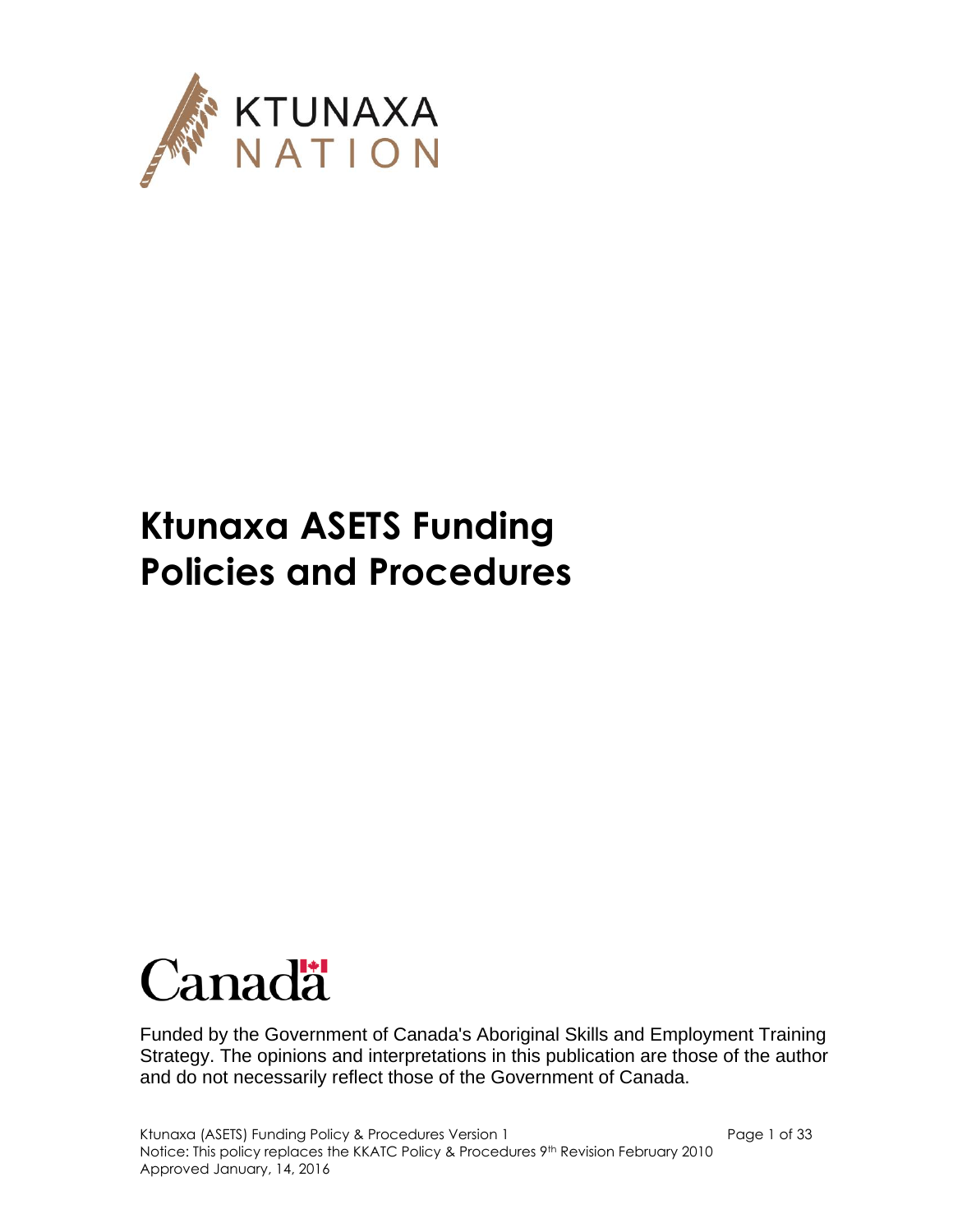### For more information or assistance please contact:

7825 Mission Road Cranbrook, BC V1C 7E5 Phone: (250) 489-2464 Toll Free: 1-888-480-2464 Fax: (250) 489-2438

### **Service Area**

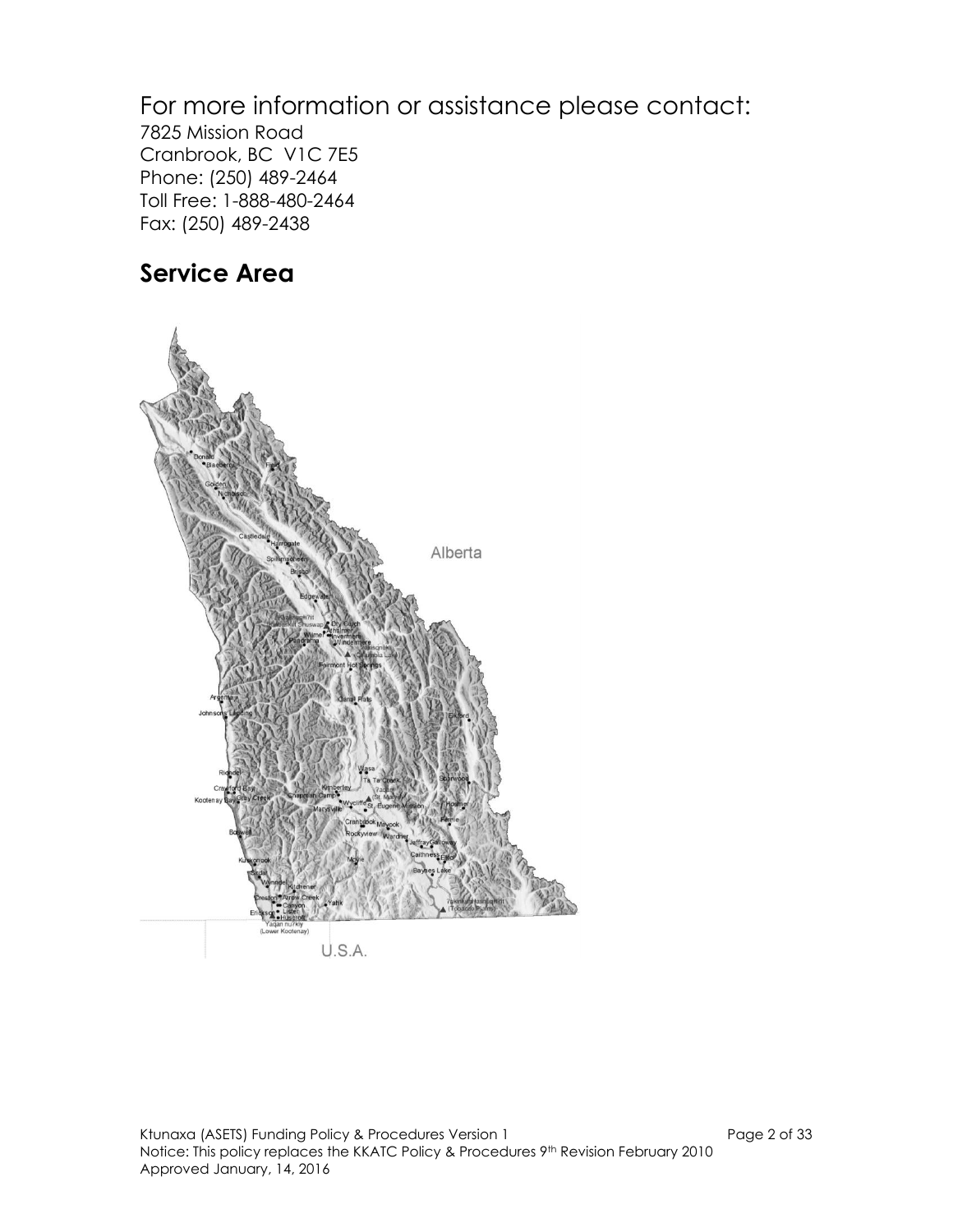The Education and Employment Sector of the Ktunaxa Nation Council is responsible to develop and administer programs which address Labour Market needs of all First Nations people, both status and non status, living within the area known as the Ktunaxa Traditional Territory both on and off reserve, excluding Métis. The Métis have a similar program.

The Education and Employment Sector receives funding through the Aboriginal Skills, Employment and Training Strategy (ASETS) under the Service Canada with the Federal Government. Through the Ktunaxa ASETS Agreement the Ktunaxa Education and Employment Sector provides Employment and Training funding that is available for all First Nations to access as laid out within this Policy & Procedures Manual.

This policy replaces the Ktunaxa/Kinbasket Aboriginal Training Council (KKATC) Policy and Procedures and Programming. Programming is aligned with the requirements as set by Service Canada and as identified through the required Strategic Business Plan as required by Service Canada.

### **Mission Statement**

To support and promote empowerment of First Nations people residing within the Service area to achieve self-sufficiency and independence through counselling, training and employment.

## **Vision Statement**

Our vision is to be a dynamic organization that respects and honours the importance of First Nations language and culture in the achievement of selfsufficiency and independence through capacity building.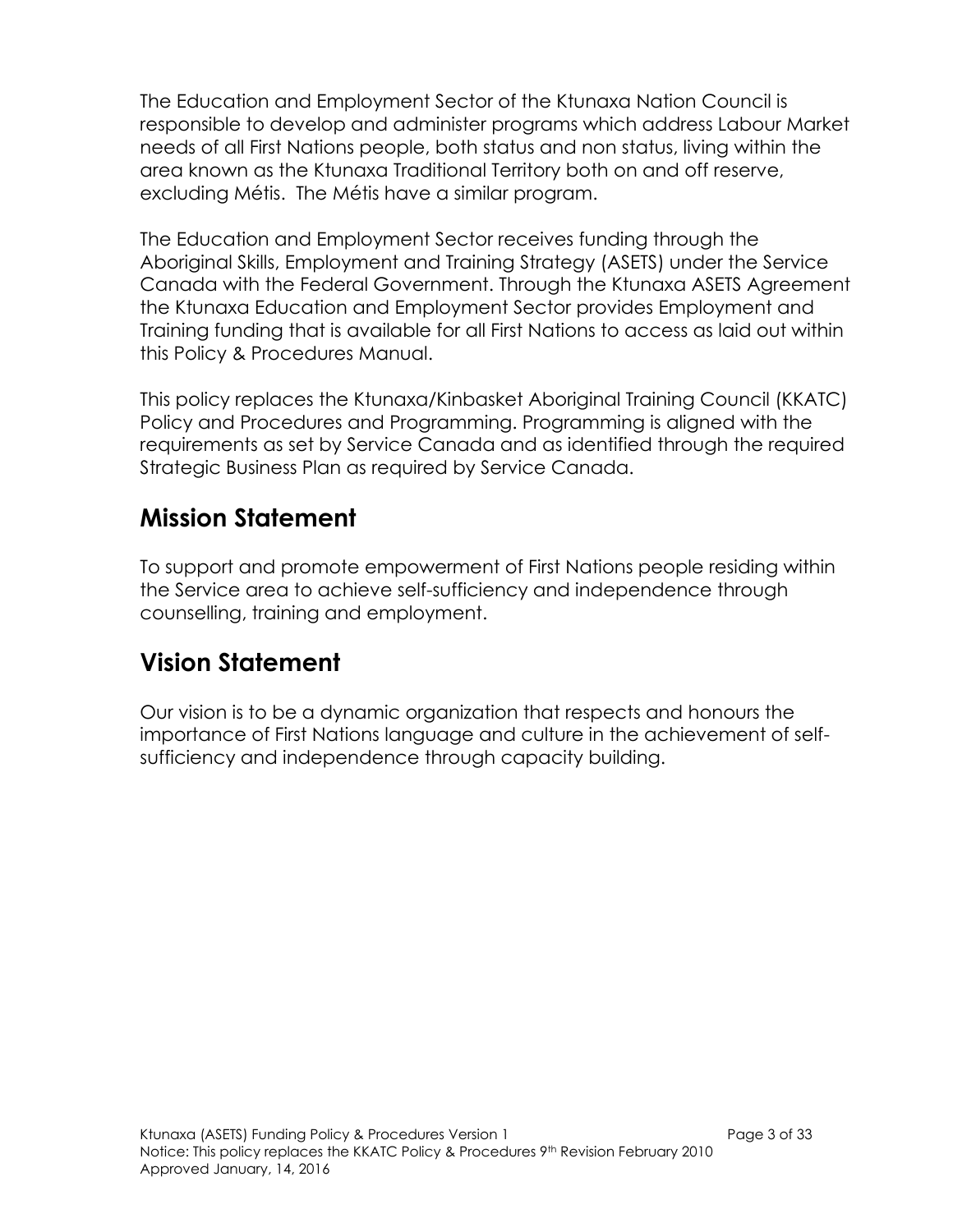### **1. Eligibility**

- 1. Eligibility for funding is limited to persons of First Nations ancestry (status and non status) living within the service area (on and off of reserve).
- 2. Individuals must be typically unemployed or underemployed and/or face multiple barriers to employment and training.
- 3. All applicants must reside within the Service area prior to making application, with the exception of students who normally reside within the Service area but have moved out of the service area to attend school.
- 4. Persons who have been previously funded by KKATC or other Service Canada funded programs under the Ktunaxa Nation Council and have not successfully completed the initiative and have an outstanding balance owed are not eligible for further funding until they have repaid the outstanding amount in full or have made a mutually agreed upon payment plan.

### **2. Failure to Comply**

1. Failure to comply with the terms of the funding agreement and these policies and procedures may be cause for discontinuation of funding and/or refusal of subsequent funding and may result in repayment of any funds received to date.

## **3. Non Completion**

- 1. All funding is considered to be a loan, 100% forgivable upon successful completion. Successful completion is passing all courses.
- 2. Consideration will be given to those who have given their best efforts to pass all courses but were not able to obtain a passing mark based on recommendations of their Ktunaxa Nation Council Education and Employment Case Manager and instructor input.
	- a. A student will not be held in default if if they are not able to successfully complete due to medical reasons do not allow for the student to complete. Documentation is required.
- 3. Participants who do not successfully complete the initiative must repay all funds received.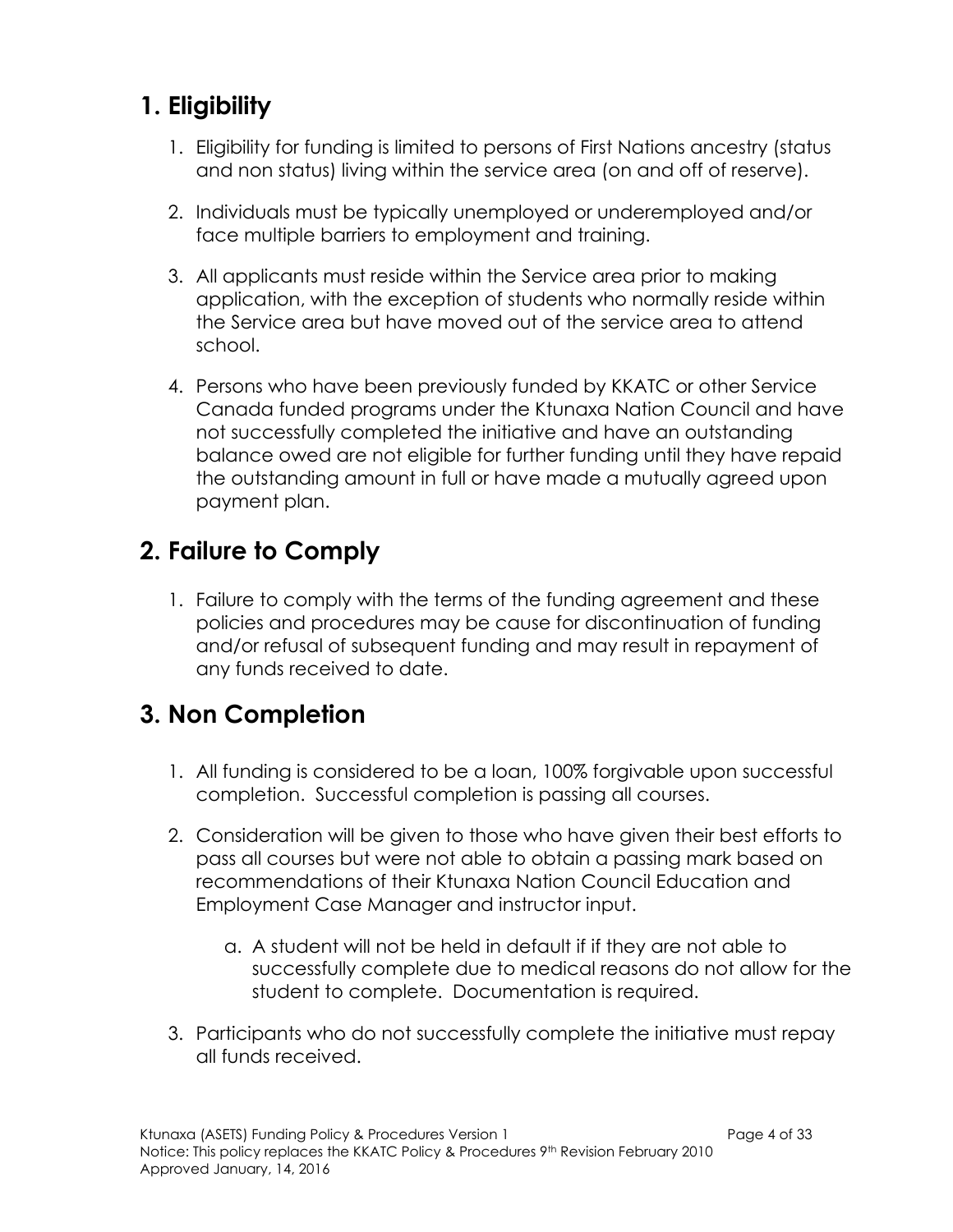4. Individuals required to repay funds will not be considered for further funding until the funds are repaid in full or a mutually agreed upon payment plan has been made.

# **4. Appeal**

- 1. Anyone has the right to appeal. The process for appeal is as follows:
	- a. Make written request for appeal within 30 days to the Director of the Education and Employment Sector of the Ktunaxa Nation Council, detailing the grounds for which the appeal is being pursued.
	- b. Attend an appeal hearing comprised of the Education and Employment Sector Council to further discuss the details of the appeal. The decision of the Education and Employment Sector Council will be final.

# **5. Policy Amendments**

- 1. This policy may be amended when necessary by consensus of a quorum of Education and Employment Sector Council members.
- 2. We reserve the right to impose extraordinary conditions or requirements in addition to those stated herein, as required or otherwise deemed necessary.

## **6. Application Deadline & Review**

- 1. Applications and proposals must be submitted no later than the second Friday of each month.
- 2. Late applications and proposals will not be considered until the following month.
- 3. Applications and proposals that are incomplete, due to the circumstances beyond the control of the applicant, should be submitted along with a written statement identifying the missing information and estimating when the information is expected to be received.
- 4. Approved applications and proposals, which are missing information, will not be eligible to receive funds until such time as the missing information is received.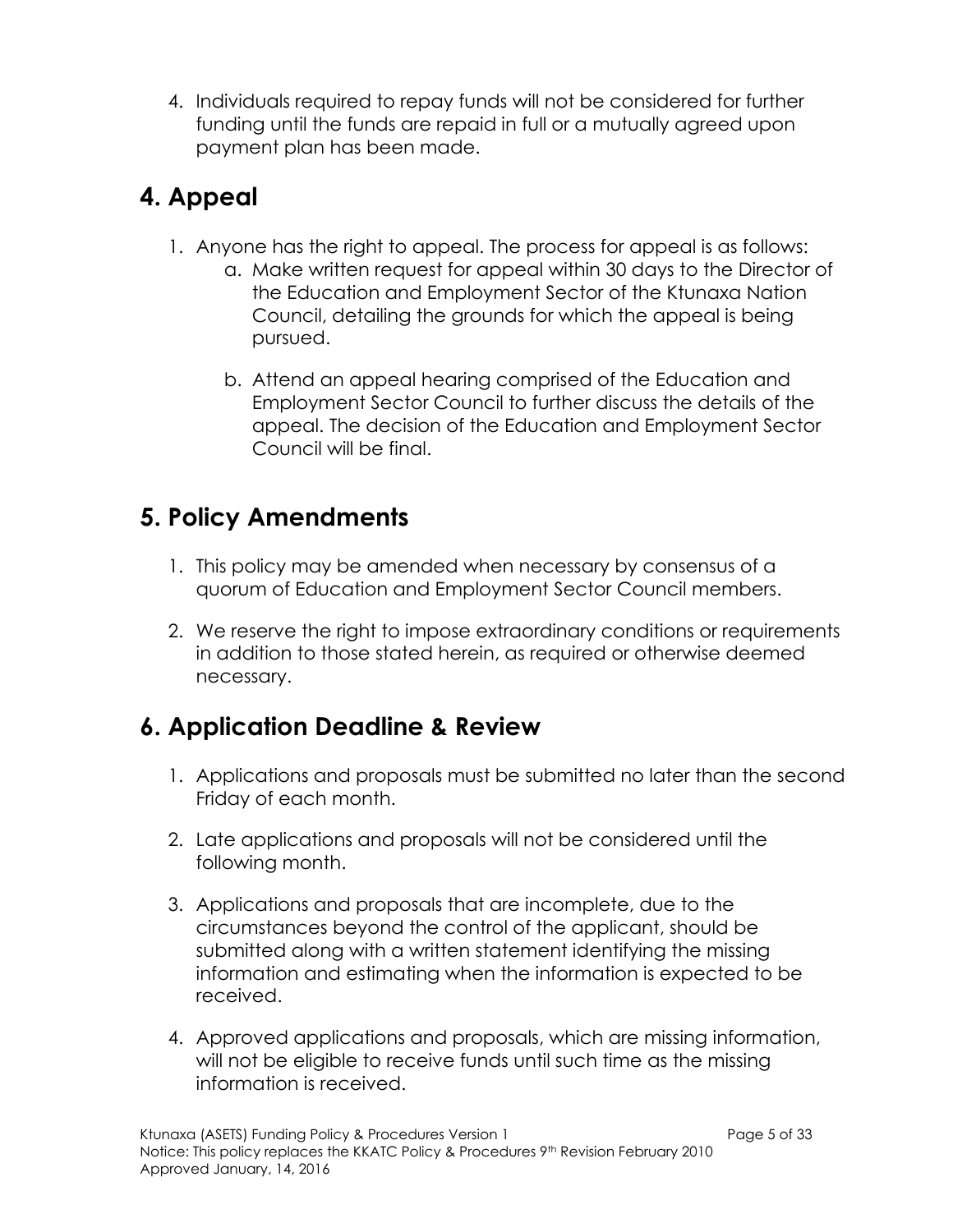- 5. Applications and proposals can be submitted:
	- a. In person;
	- b. By mail;
	- c. By fax; or
	- d. By e-mail.

(see front cover for contact information)

- 6. Applications and proposals will not be considered if submitted after the proposed activity has already started.
- 7. Applicants requiring assistance with their application may seek assistance from Education and Employment Sector Staff.

### **7. Personal Presentations**

1. Personal presentations of applications or proposals will not be permitted.

### **8. Income Status**

- 1. Applicants must declare of all sources of income of both the applicant and the spouse that is being received at the time of the application.
- 2. If the income status of the individual or the spouse changes, it is the individual's responsibility to notify the Education and Employment Sector of the income change and the source of the income.
- 3. Failure to notify the Education and Employment Sector of income status changes may be considered failure to comply and may result in discontinuation of funding.

## **9. Educational Sponsorship**

- 1. Applications for educational sponsorship will be accepted for consideration from persons eligible for funding.
- 2. Educational sponsorship is considered a loan, 100% forgivable upon successful completion.
- 3. Applications will be considered provided that:
	- a. The program is two years or less and can only fund up to the diploma level and cannot consider requests for bachelor's, degrees or higher.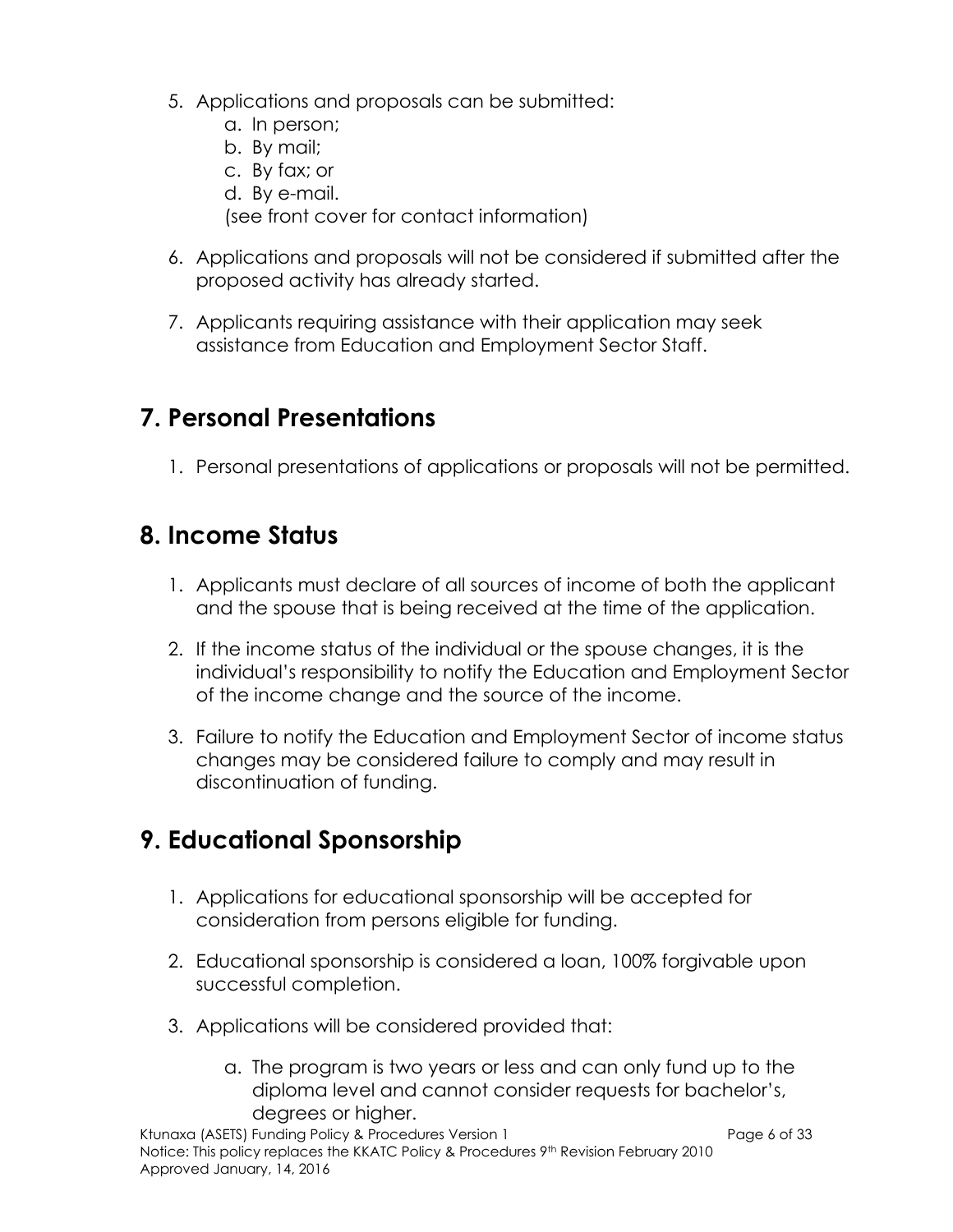- b. Provides proof that they do not qualify for sponsorship from any other funding source, including:
	- i. Band Sponsorship;
	- ii. Service Canada;
	- iii. Ministry of Employment and Income Assistance (MEIA);
	- iv. Aboriginal Social Assistance Recipient Employment and Training (ASARET); or
	- v. Other such programs.
- c. Has initiated/updated their Individual Training Plan (ITP), which may include interest and academic assessments, career exploration and research, and short and long term goal setting that is in line with the educational program they are applying for. The applicant will need to provide documentation that this is in place.
- d. Submits a copy of their letter of acceptance.

# **10. Acceptable Costs**

The follow costs may be considered:

- **1. Tuition**
- **2. Program fees**
- **3. Textbooks, supplies, materials, tools, equipment, relevant apparel, etc.** 
	- a. Requests for materials, tools, equipment, and relevant apparel may be considered. These items must be required for the program. Documentation is required that these items are necessary.

### **4. Living Allowance**

- a. Based on whether the student is single, has a working or dependent spouse, and the number of dependent children.
- b. Living allowance is directly related to attendance. Students will only be paid for the time that they have attended to the maximum living allowance they are eligible. (ie. If attended 20/23 days, the student will only be paid for the 20 days attended.)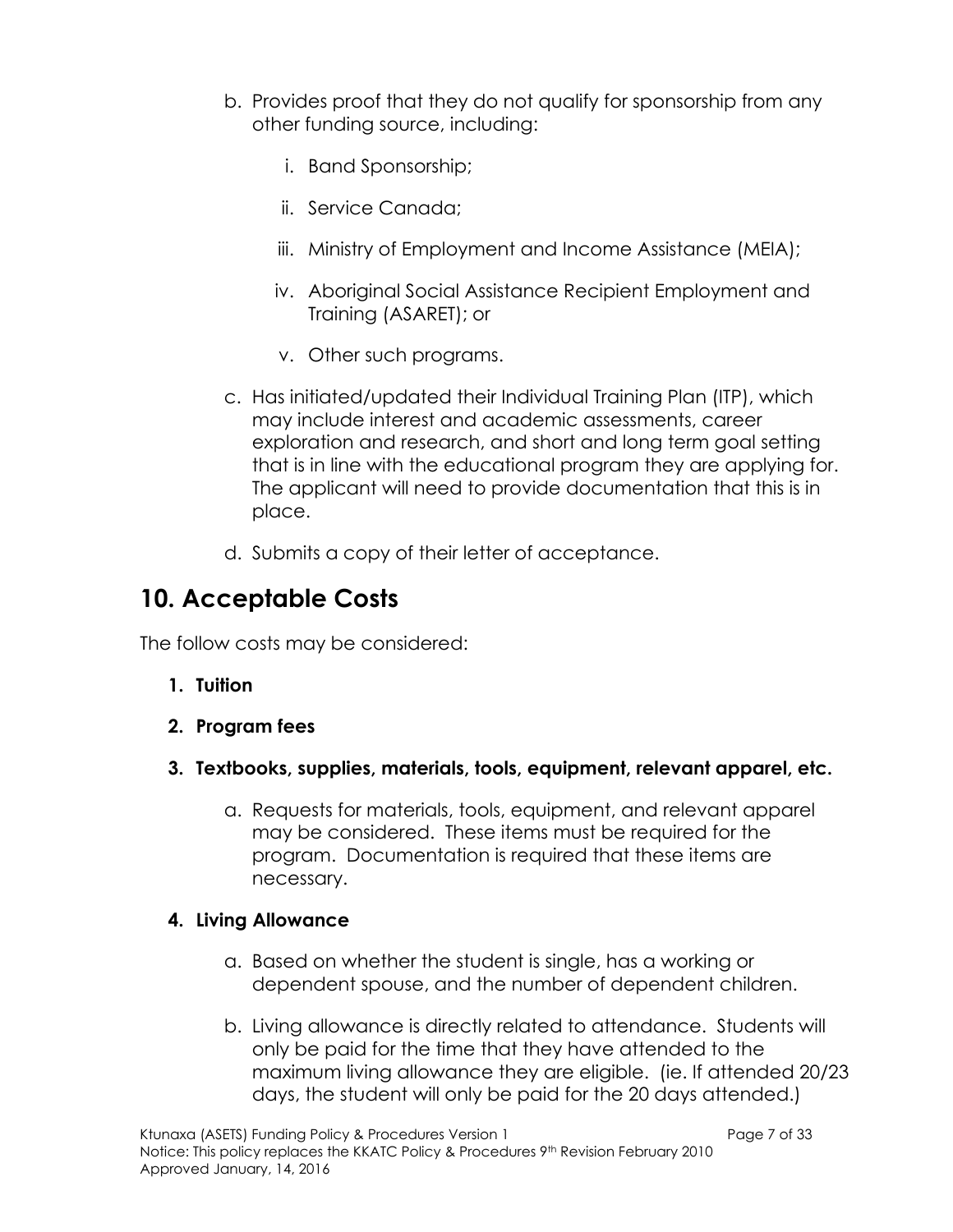- c. Living allowance is based on full-time attendance. Requests for less than full-time attendance may be considered and adjusted accordingly.
- d. Living allowance may be withdrawn at any time due to:
	- i. A demonstrated lack of commitment, motivation achievement, or poor attendance;
	- ii. Intentional submission of misleading or false information;
	- iii. Breach of the funding agreement; or
	- iv. For any other reasonable cause as determined by the Education and Employment Sector.
- e. All living allowances are subject to the appropriate deductions as outlined by Revenue Canada.

### **5. Transportation**

- a. May be considered, based on the public transportation rate. (ie. equivalent to a buss pass)
- b. Special travel may be considered for other travel expenses that are required for the program.

### **6. Other Costs**

- a. Special training material, equipment or furniture;
- b. Physical adaptation of building for ease of access;
- c. Interpreters and interviewers for the deaf and hearing impaired;
- d. Specialized work training assistants; or
- e. Reading assistance, audio cassette recording, Braille or large print materials.

Due to the availability of Provincial subsidy, requests for daycare allowances will not be considered.

Purchases made prior to approval will not be reimbursed. Costs that exceed the amount approved will be the responsibility of the student.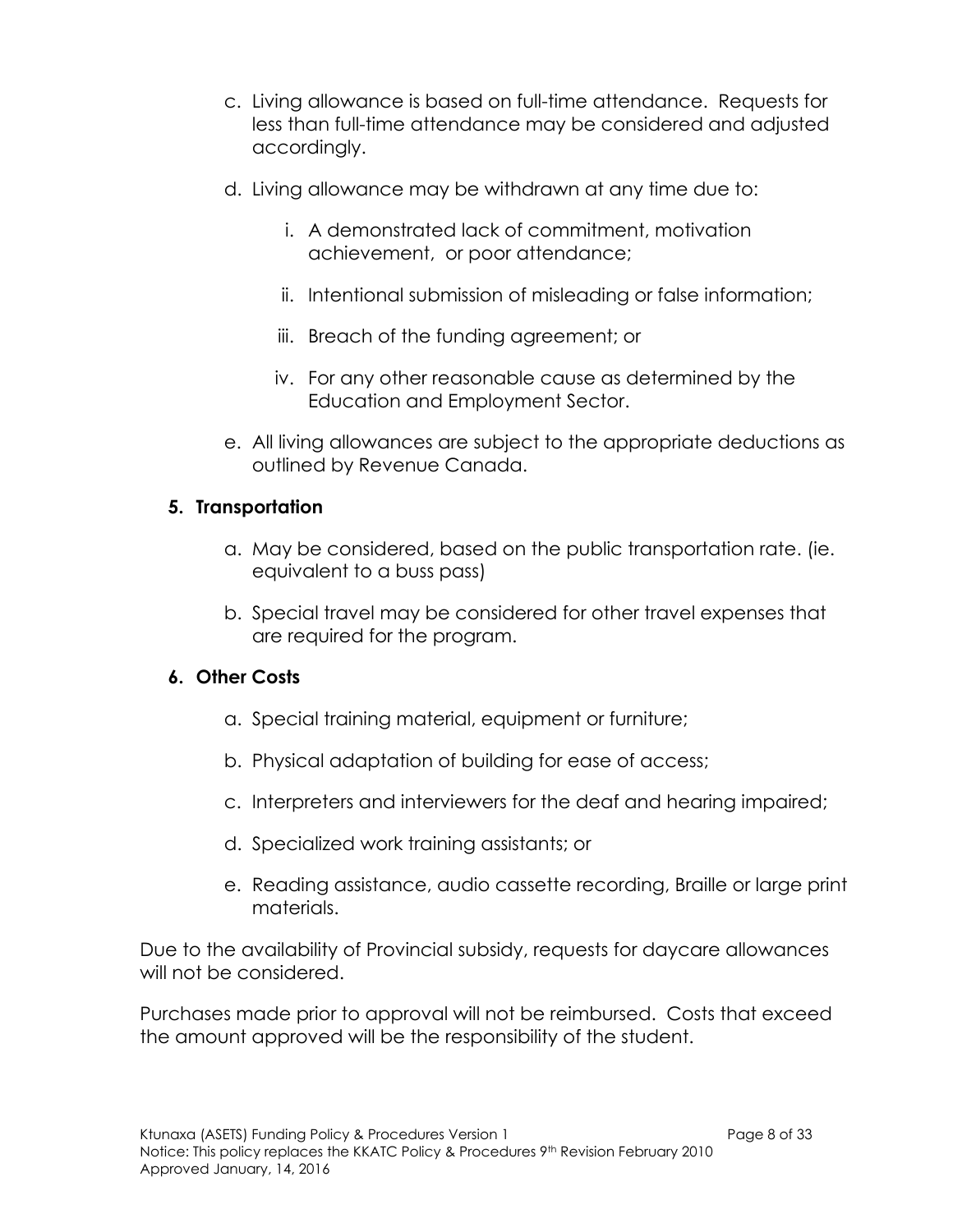### **11. Reporting Requirements**

- 1. Monthly progress reports must be completed in full and signed by both the student and the instructor(s). We reserve the right to impose more frequent reporting as deemed necessary.
- 2. Progress reports are required in order to receive the living allowance.
- 3. Reports are due on the 20<sup>th</sup> day of each month.
- 4. Reports that are received late will result in the living allowance not being processed until the following cheque run (this could take up to three weeks).
- 5. It is the student's responsibility to ensure that reports are completed and submitted on time. We will not solicit the reports from students.
- 6. Upon completion, the student must provide a copy of their statement of marks or transcripts as proof of completion in order for the loan to be forgiven.

### **12. Release of Funds**

- 1. No funds will be released until the student has signed and returned the agreement and participant information form.
- 2. Living allowances will be distributed on the last Friday of each month, provide the reporting requirements have been met.
- 3. Living allowances will be given to the students the on the last Friday of each month for the following month. (ie. August 30<sup>th</sup> student will receive their living allowance for September)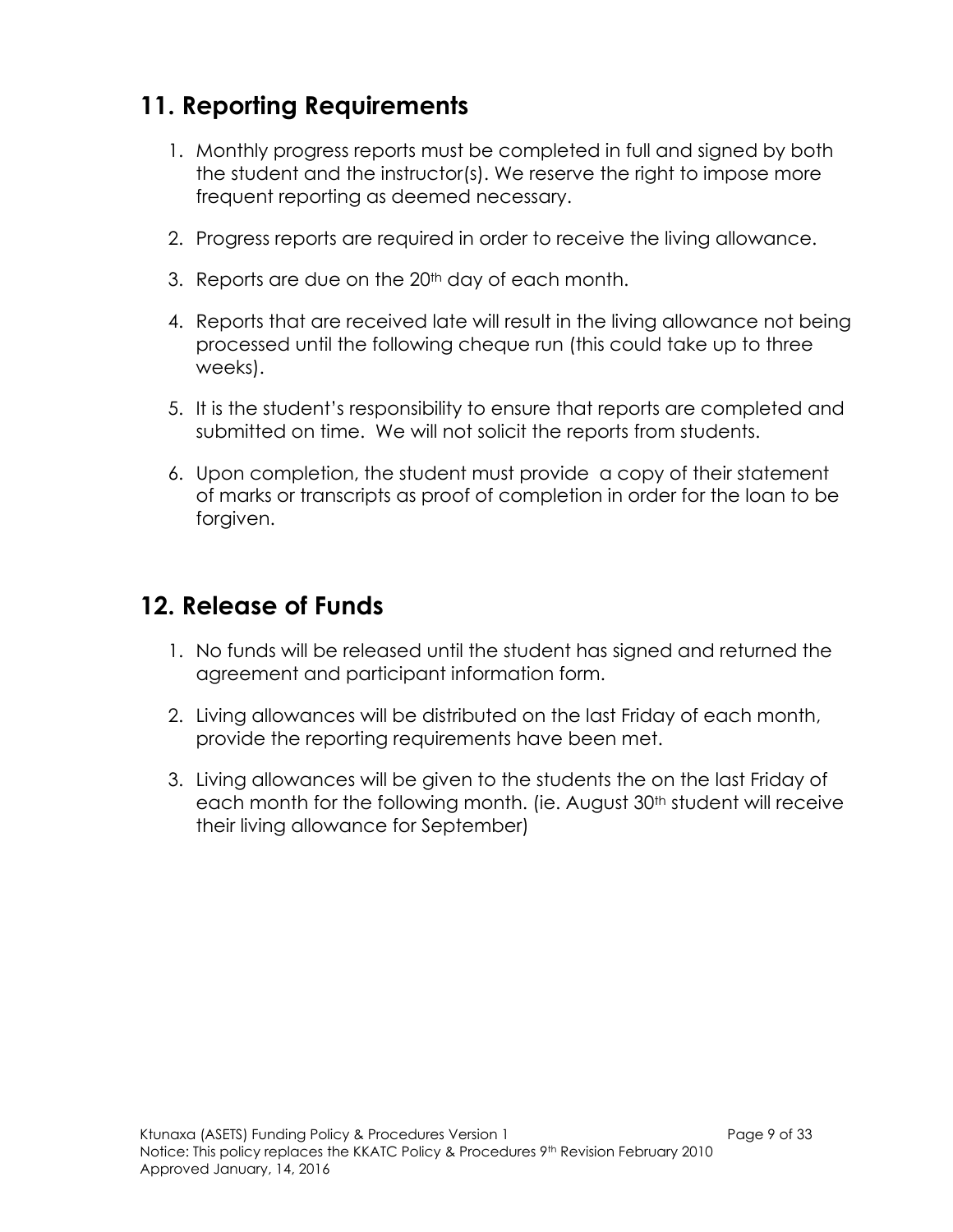### **13. Living Allowance Schedule**

|                                                      | 0 Children | 1 Child     | 2 Children   | 3 Children | 4 Children | 5 Children |
|------------------------------------------------------|------------|-------------|--------------|------------|------------|------------|
| <b>Single Person</b><br>with                         | \$975      | 1,500<br>S. | \$1,725      | \$1,950    | \$2,025    | \$2,100    |
| Couple<br>(dependent<br>spouse) with                 | \$1,290    | \$1,500     | \$1,725      | \$1,950    | \$2,025    | \$2,100    |
| <b>Couple (Full-time</b><br>employed<br>spouse) with | \$975      | \$975       | <b>\$975</b> | \$975      | \$975      | \$975      |

Rate for more than 5 children; add \$50 per month per additional child.

A student with a spouse who has a full-time income is only eligible for the rate equivalent to a single person with no children.

Only one individual per couple is eligible for a living allowance.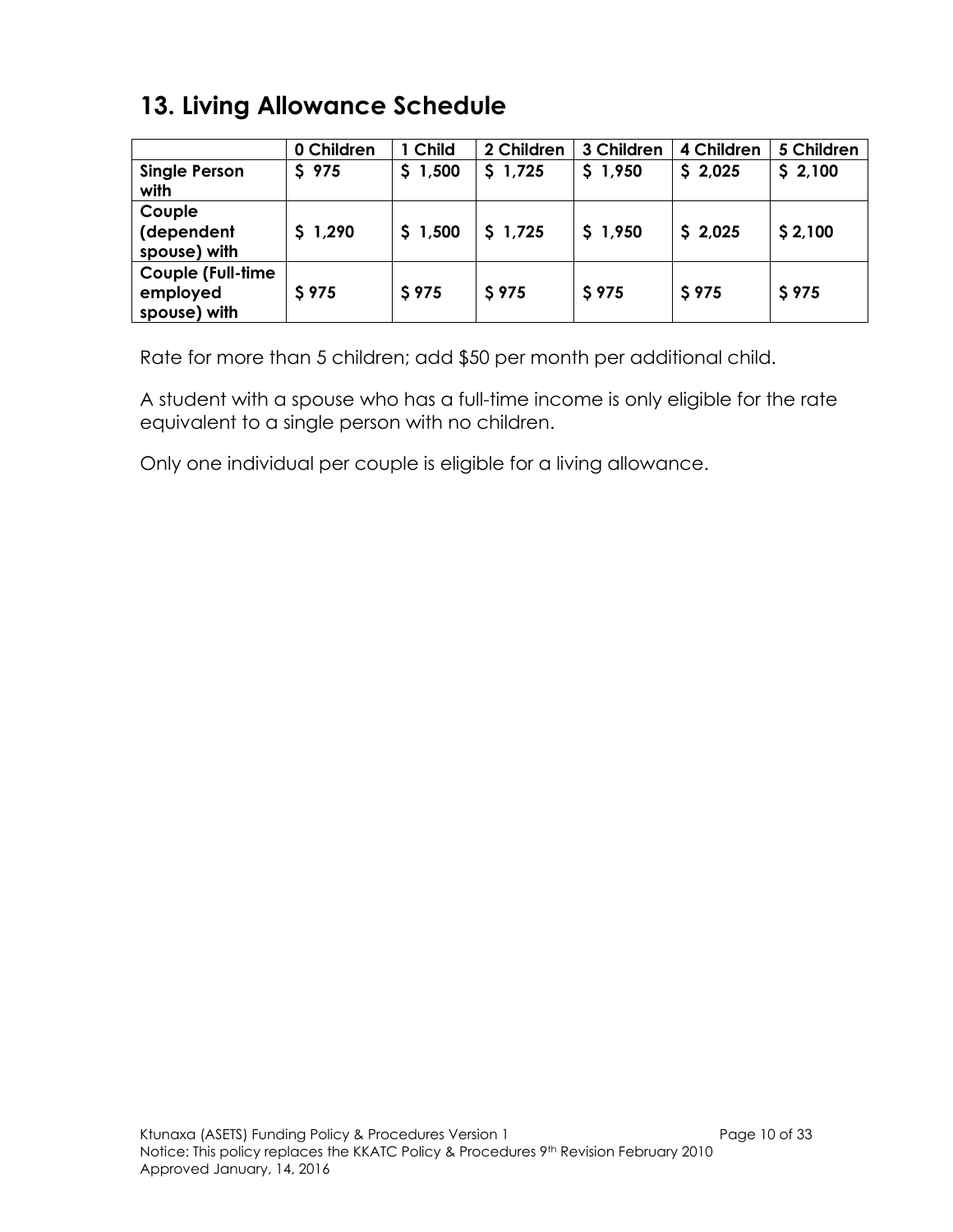### **14. Other Sponsorship Verification Form**

All applications must provide documentation to show that the applicant has mad every effort to apply to any other funding sources available to them. Documentation may be a letter or having the following form completed.

|    |                                                                                      |  | has: |
|----|--------------------------------------------------------------------------------------|--|------|
|    | a. Formally submitted an application for educational sponsorship.                    |  |      |
|    | b. Has inquired about educational sponsorship.                                       |  |      |
|    | Result:                                                                              |  |      |
|    | c. Application is being considered                                                   |  |      |
|    | d. Application has been fully approved                                               |  |      |
|    | e. Application has been partially approved for $\frac{1}{2}$ _______________________ |  |      |
|    | f. Application is not eligible for funding                                           |  |      |
|    | g. Application is not approved                                                       |  |      |
|    | h. Sufficient funds are not available to fund this person at this time.              |  |      |
| i. |                                                                                      |  |      |

Signed by Band/Organization Date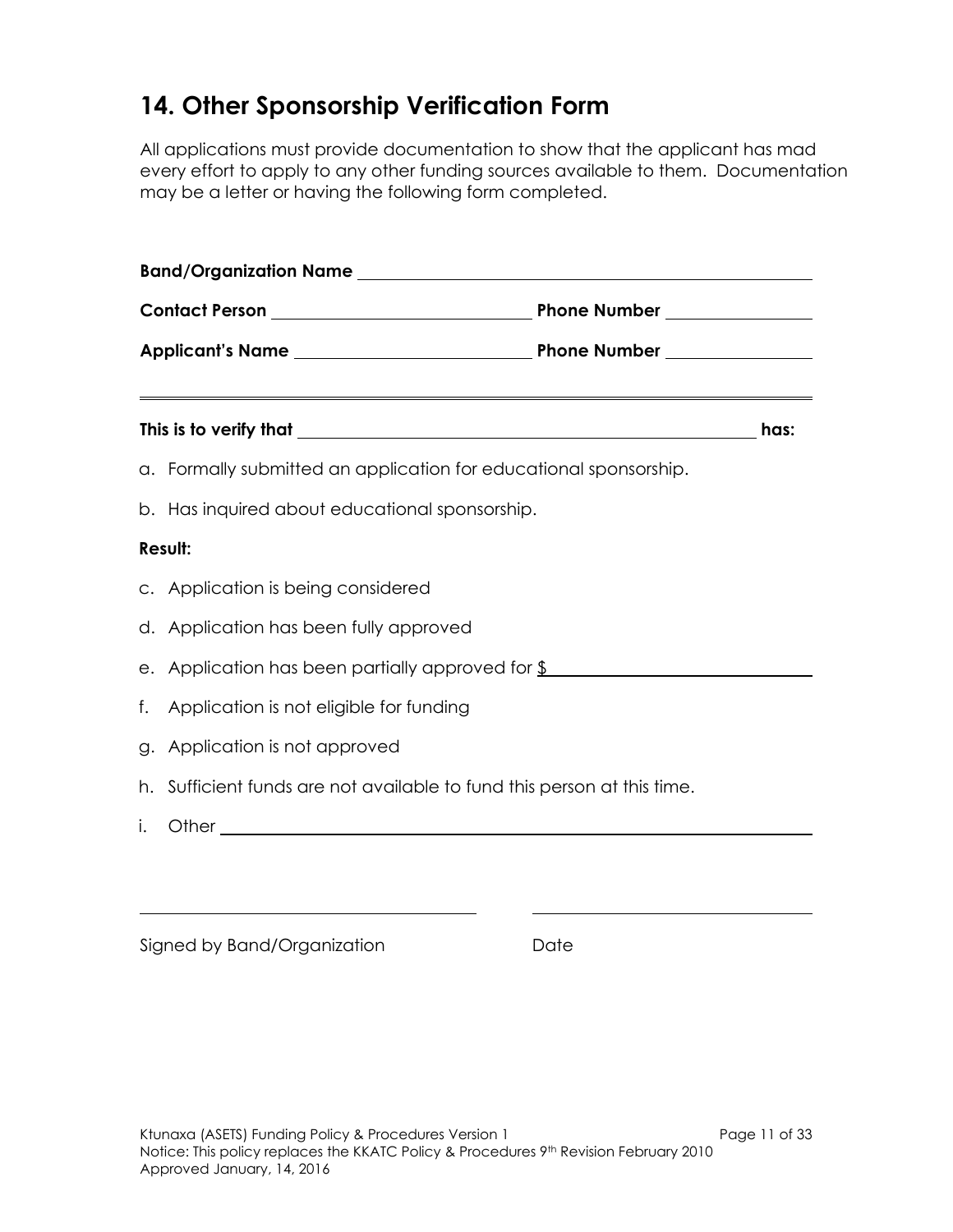### **15. Monthly Monitor Form**

| Name:  |                                                   |                                          |                                            |
|--------|---------------------------------------------------|------------------------------------------|--------------------------------------------|
| Course | <b>Attendance</b>                                 | <b>Course Progress</b><br>(be specific!) | <b>Instructor Comments</b><br>and Sign-Off |
|        | classes<br>$\sqrt{ }$                             |                                          |                                            |
|        | What did you do to make<br>up for classes missed? |                                          |                                            |
|        | classes<br>$\prime$                               |                                          |                                            |
|        | What did you do to make<br>up for classes missed? |                                          |                                            |
|        | $\prime$<br>classes<br>What did you do to make    |                                          |                                            |
|        | up for classes missed?                            |                                          |                                            |
|        | classes<br>$\prime$                               |                                          |                                            |
|        | What did you do to make<br>up for classes missed? |                                          |                                            |
|        |                                                   |                                          |                                            |
|        | classes<br>$\prime$                               |                                          |                                            |
|        | What did you do to make<br>up for classes missed? |                                          |                                            |
|        | Weekly total of all class hours for all courses:  | /24 hours                                |                                            |

This form must be completed in full by student and signed-off by each Instructor for each course. This form is due by 1:00 pm on the 20<sup>th</sup> day of each month; late reports may result in late living allowance cheques.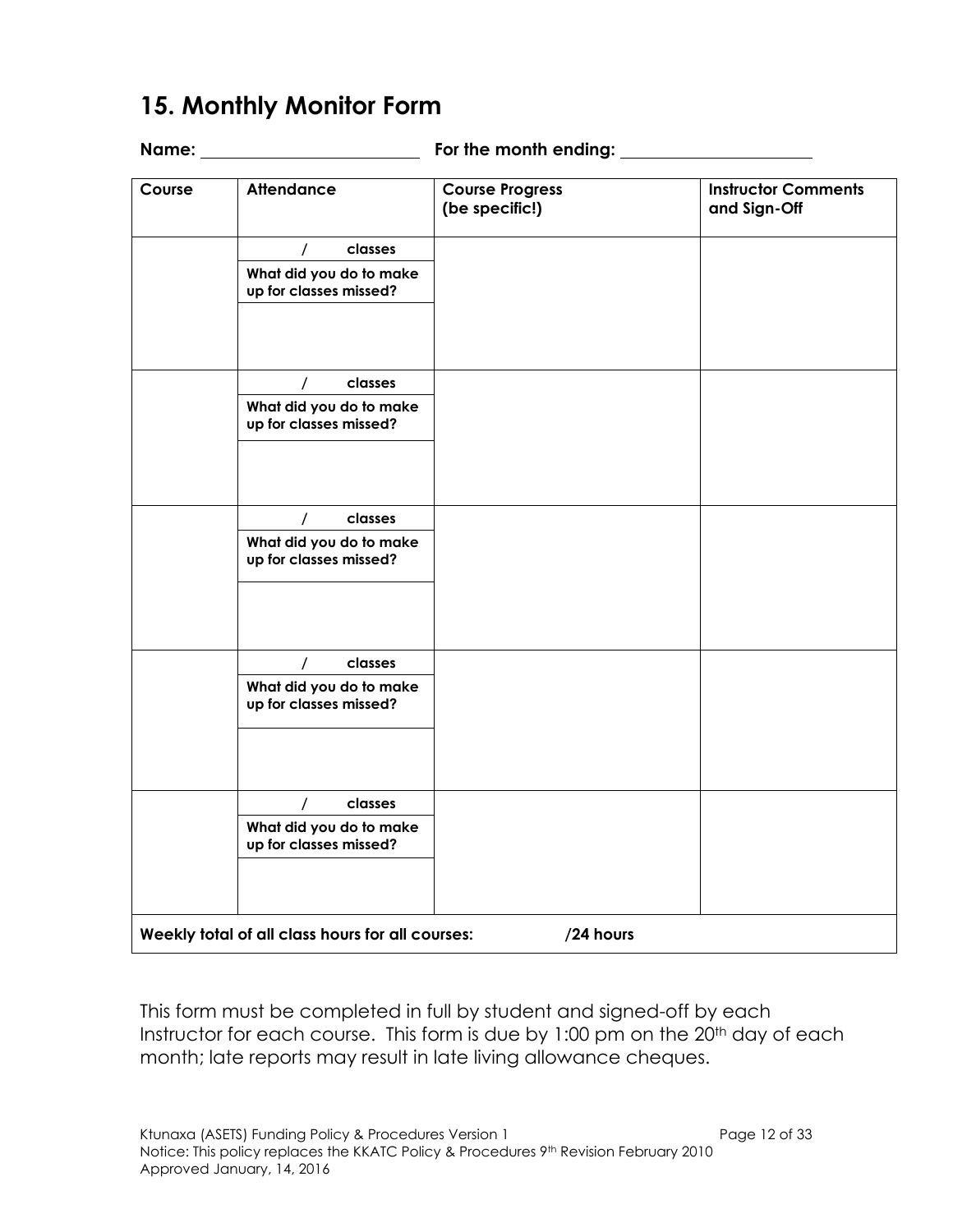### **16. Educational Sponsorship Application**

*Application due second Friday of each month. Program cannot have started.*

| Name    | <b>SIN</b>             |
|---------|------------------------|
| Address | <b>Birth date</b>      |
|         | M/D/Y<br>Phone<br>Date |

| Are you a Canadian Citizen $\Box$ Yes $\Box$ No                                                      |                                                             |  |
|------------------------------------------------------------------------------------------------------|-------------------------------------------------------------|--|
| Are you First Nations $\Box$ Yes $\Box$ No $\Box$ Status $\Box$ Non-Status                           |                                                             |  |
| Do you live on reserve $\square$ Yes $\square$ No If yes, which reserve $\_\_$                       |                                                             |  |
| Are you currently employed □ Yes □ No Are you receiving El □ Yes □ No                                |                                                             |  |
| Have you received El in the past 3 years $\Box$ Yes $\Box$ No                                        |                                                             |  |
| Have you received El Maternity/Parental benefits within the past 5 years $\Box$ Yes $\Box$ No        |                                                             |  |
| List any other funding sources that you have applied to and the outcome                              |                                                             |  |
|                                                                                                      |                                                             |  |
|                                                                                                      |                                                             |  |
|                                                                                                      |                                                             |  |
| Have you included a letter of acceptance with this application $\Box$ Yes $\Box$ No                  |                                                             |  |
|                                                                                                      |                                                             |  |
|                                                                                                      |                                                             |  |
| Last grade completed _____________________                                                           |                                                             |  |
| <b>Training Programs:</b>                                                                            |                                                             |  |
| $\mathbf{1}$ .<br>length of program<br>Program                                                       | where attended                                              |  |
|                                                                                                      | Was it completed $\Box$ Yes $\Box$ No If no, why not $\Box$ |  |
| 2.                                                                                                   |                                                             |  |
| length of program<br>Program                                                                         | where attended                                              |  |
| $V_{\text{max}}$ $\sim$ $\sim$ $I_{\text{A}}$ CFTC). Functional Deliver 0. Decays of least $\sim$ 1. | $P_{\text{max}}$ 10 $\pm$ 00                                |  |

Ktunaxa (ASETS) Funding Policy & Procedures Version 1 and Page 13 of 33 and 23 of 33 Notice: This policy replaces the KKATC Policy & Procedures 9th Revision February 2010 Approved January, 14, 2016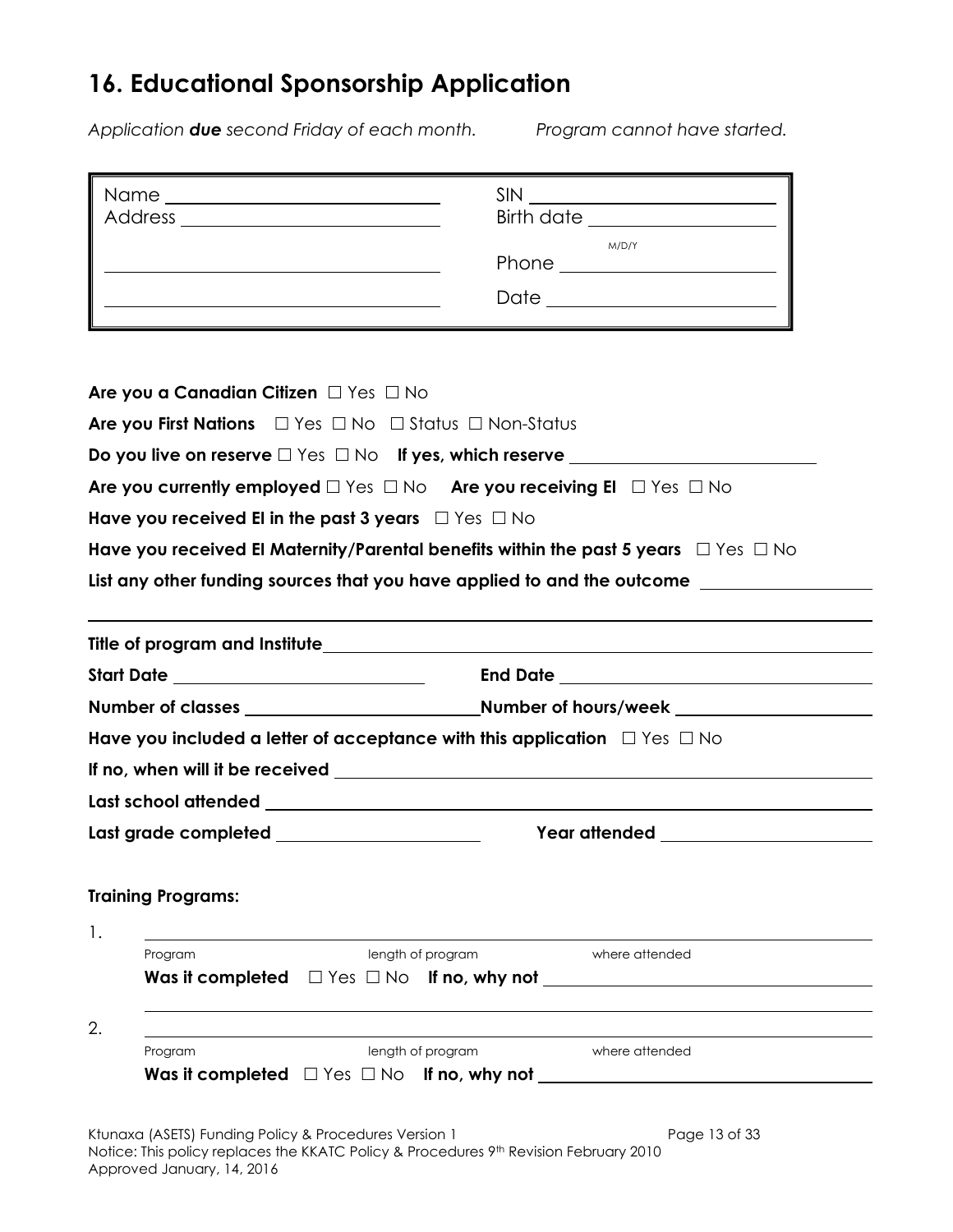| 3. |                                                       |                   |                                                                                                                                                                             |
|----|-------------------------------------------------------|-------------------|-----------------------------------------------------------------------------------------------------------------------------------------------------------------------------|
|    | Program                                               | length of program | where attended<br>Was it completed $\Box$ Yes $\Box$ No If no, why not $\_\_\_\_\_\_\_\_\_\_\_\_\_\_\_\_\_\_\_\_\_\_\_\_\_\_\_\_\_$                                         |
|    |                                                       |                   | Have you initiated an Individual Training Plan with the Ktunaxa Nation Employment and Training                                                                              |
|    |                                                       |                   |                                                                                                                                                                             |
|    |                                                       |                   |                                                                                                                                                                             |
|    |                                                       |                   |                                                                                                                                                                             |
|    |                                                       |                   | What are the qualifications necessary to achieve your career goal _______________                                                                                           |
|    |                                                       |                   | What other education and/or training do you need for this career ________________                                                                                           |
|    |                                                       |                   | Where can you access the required education and/or training ____________________                                                                                            |
|    |                                                       |                   | What are the employment opportunities for this career? Locally? Provincially? _____________                                                                                 |
|    |                                                       |                   | What is the job duties of someone employed in your chosen field <b>wave and the solution</b>                                                                                |
|    |                                                       |                   | What types of employment opportunities exist for you once you have completed all of the<br>education/training that you need for this career _______________________________ |
|    | List three potential employers                        |                   |                                                                                                                                                                             |
|    |                                                       |                   |                                                                                                                                                                             |
|    |                                                       |                   | What is the salary range? What is the entry level of pay? _______________________                                                                                           |
|    | Ktunaxa (ASETS) Funding Policy & Procedures Version 1 |                   | Page 14 of 33                                                                                                                                                               |

Notice: This policy replaces the KKATC Policy & Procedures 9th Revision February 2010 Approved January, 14, 2016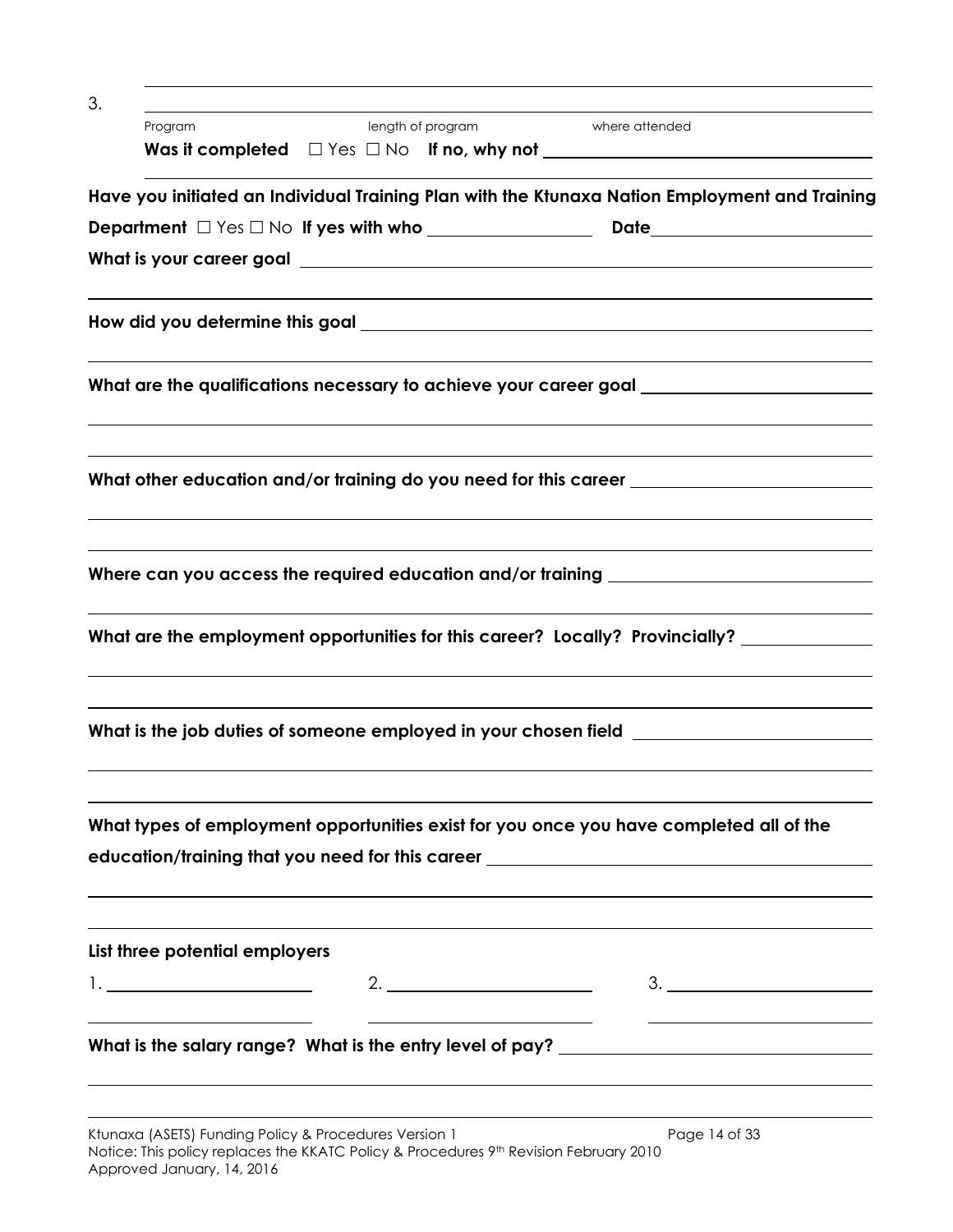|  |  | Are you fully committed to this program $\Box$ Yes $\Box$ No Explain how |  |  |  |
|--|--|--------------------------------------------------------------------------|--|--|--|
|--|--|--------------------------------------------------------------------------|--|--|--|

### **How long do you anticipate it will take to complete any other necessary education and training needed**

#### **List all persons living in your household**

| <b>Last Name</b> | <b>First Name</b> | Relationship | Age |
|------------------|-------------------|--------------|-----|
|                  |                   |              |     |
|                  |                   |              |     |
|                  |                   |              |     |
|                  |                   |              |     |

**Monthly Income**

|                             | <b>Applicant</b> | Spouse |
|-----------------------------|------------------|--------|
| <b>Employment Income</b>    |                  |        |
| <b>Employment Insurance</b> |                  |        |
| <b>Social Assistance</b>    |                  |        |
| Self Employment Income      |                  |        |
| <b>Pension/Other Income</b> |                  |        |
| <b>Total Monthly Income</b> |                  | Ş      |

**Requested Assistance**

| <b>LIVING ALLOWANCE (RATE X # OF</b> | \$ |
|--------------------------------------|----|
| MONTHS)                              |    |
| $\ $ Tuition                         | \$ |
| <b>Books &amp; Supplies</b>          | \$ |
| Fees                                 | \$ |
| Transportation                       | \$ |
| $\parallel$ Other                    | \$ |
| $\parallel$ TOTAL                    | \$ |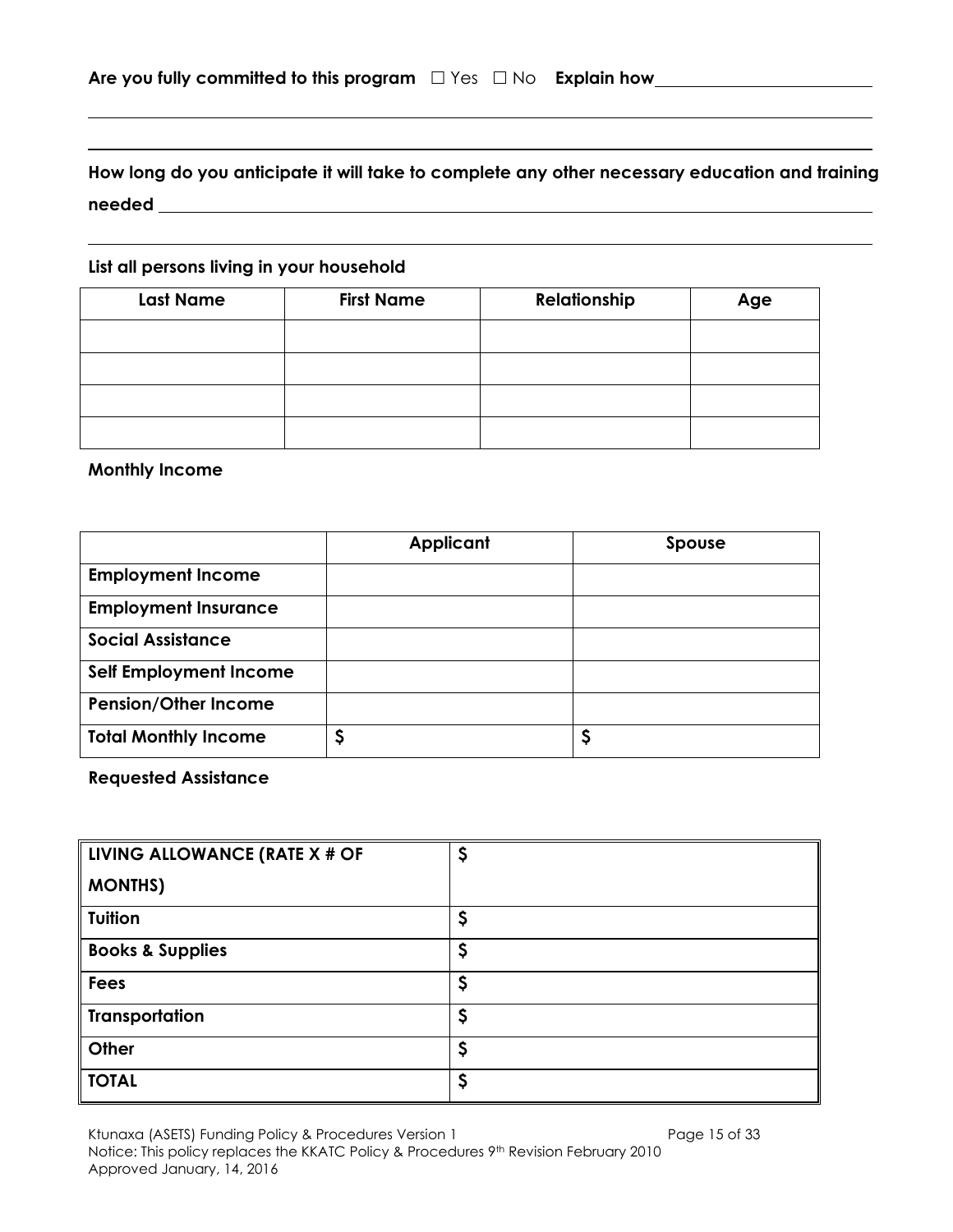### **Applicant's Acknowledgement**

I <u>example a contract that the information provided above is true to</u> the best of my knowledge. I acknowledge that I have submitted this application to the Ktunaxa Aboriginal Skills, Employment & Training Strategy (ASETS) under the Education and Employment Sector for educational sponsorship. I acknowledge that if this application is approved it will be considered a loan that is 100% forgivable upon successful completion. I understand that this application is not approved until I have been notified in writing by the Ktunaxa Education & Employment Sector and I will be required to sign a loan agreement.

I give permission for the Education and Employment Sector to make inquiries and receive information in regards to my current and past sources of income, including Employment Insurance, Ministry of Employment and Income Assistance, Band Social Assistance, etc. I also give permission for the Education and Employment Sector to make inquiries and receive information in regards to my present and past educational/training records including transcripts, assessment materials, grades, attendance and conduct.

### **Signature:**

**Name (Print): Date:**

### **PRIVACY NOTICE:**

#### **What you need to know about your personal information being collected by the ASETS Agreement holder:**

The personal information you provide is collected and administered under the authority of the *Department of* Human Resources and Skills Development Act and will serve to administer and enforce ASETS program activities. The Social Insurance Number (SIN) is also collected under the authority of the Department of Human Resources and Skills Development Act and in accordance with the Treasury Board Secretariat Directive on the SIN which lists Aboriginal Programs (Human Resources and Skills Development Canada) as an authorized user of the SIN in Appendix A.

#### **What you need to know about your personal information being shared with Canada or other third parties:**

The personal information provided by the Ktunaxa Nation ASETS agreement holder for any ASETS program activities to Canada, is administered in accordance with the Part 4 of the Department of Human Resources and Skills Development Act and the Privacy Act.

The information provided may be used and/or released by Canada for policy analysis, research and/or evaluation purposes such as to obtain views and opinions on the ASETS through participants surveys as well as to conduct accountability activities such as monitoring and evaluation and, ensure data quality. In order to conduct these activities, various sources of information under the custody and control of Employment and Social Development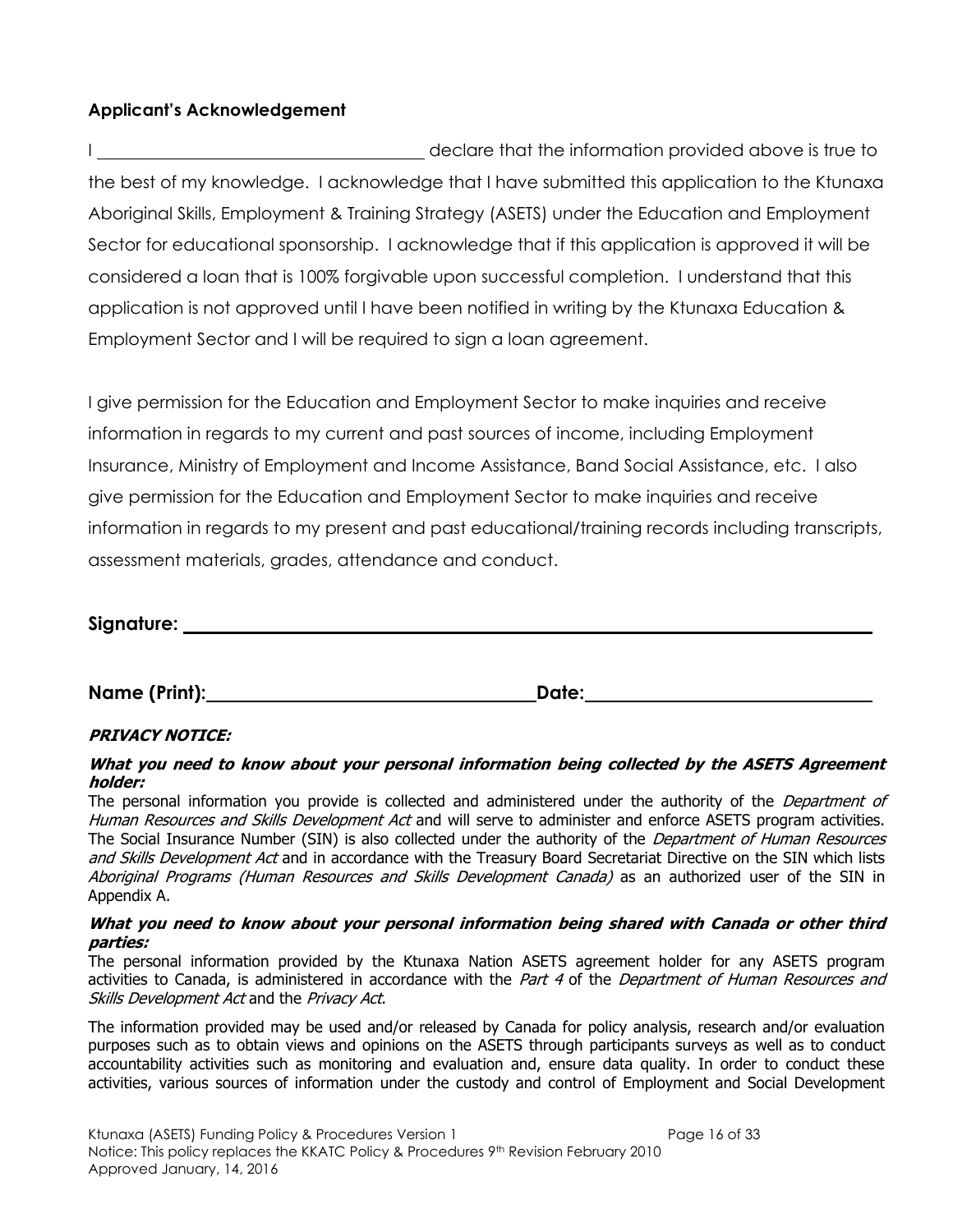Canada (ESDC) may be linked. However, these additional uses and/or releases of personal information will never result in an administrative decision being made about clients.

The SIN will be used for monitoring, assessing, and evaluating the effectiveness of assistance funded by Canada. The SIN will also be used to ensure an individual's exact identification so that contributory earnings can be correctly posted allowing for benefits and entitlement to be accurately calculated.

#### **For EI Clients:**

For EI clients receiving assistance under ASETS, the Ktunaxa Nation ASETS agreement holder will provide to Canada personal information under its control about each EI client receiving assistance to assist Canada in:

- Verifying clients' eligibility for, or entitlement to, insurance benefits under Part I of the *Employment* Insurance Act.
- Ensuring that EI clients who are active EI claimants continue to receive the insurance benefits to which they are entitled while participating in the program, as per section 25 of the *Employment Insurance Act*.

The Ktunaxa Nation ASETS agreement holder has been designated as a referral authority, as per Section H of the ASETS contribution agreement, to better coordinate the provision of assistance by the Recipient to participants in its programs who are active EI claimants with the payment of insurance benefits.

#### **How to access your personal information from ESDC:**

You have the right to the protection of, and access to, your personal information. It will be retained in Personal Information Bank HRSDC PPU 101. Instructions for obtaining this information are outlined in the government publication entitled Info Source, which is available at the following web site address: [http://www.infosource.gc.ca.](http://www.infosource.gc.ca/) For more information, please consult the Info Source website or contact ESDC's Access to Information and Privacy Coordinator at: 819-654-6972.

#### **How to access your personal information from the Ktunaxa ASETS agreement holder:**

You have the right to the protection of, and access to, your personal information. If you wish to access your personal information at any time please contact the Manager of Education and Employment at the Ktunaxa Nation Council at: 250-489-2464.

#### **CONSENT & RELEASE**

I, undersigned, confirm that I have read and understood the above privacy notice, or that it has been explained to me, and agree to the collection, exchange and release of my personal information, collected from or about me, for the purposes mentioned above.

I understand why I've been asked to disclose my personal information and am aware of the risks or benefits of consenting, or refusing to consent, to the disclosure of my information. I understand that I may revoke this consent in writing at any time.

**Signature:** 

**Name (Print): Date:**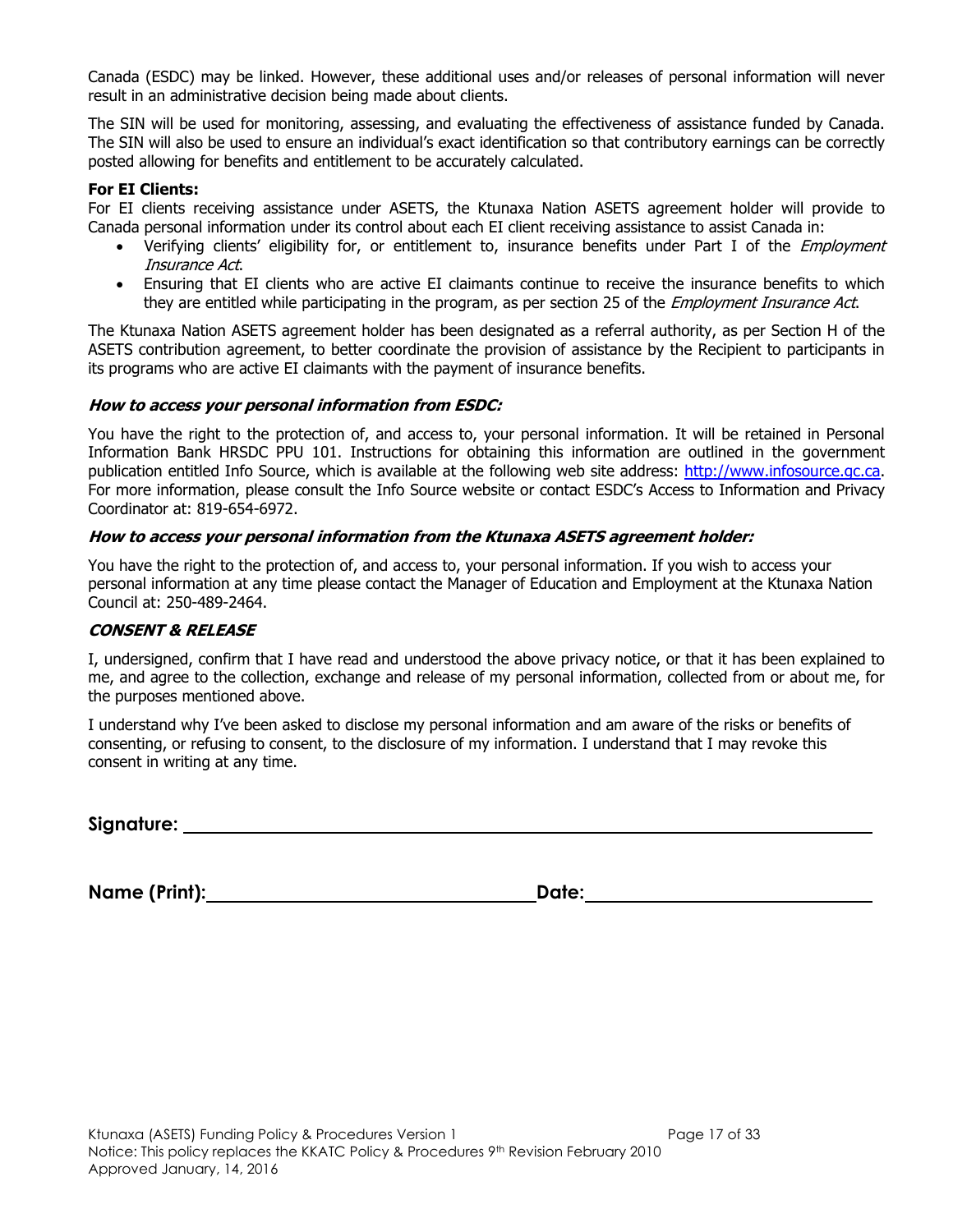# **17. Grants**

- 1. Applications for grants will be accepted for consideration from persons eligible for funding.
- 2. Applications for Grants will **only** be considered for:
	- a. Necessary equipment, tools or personal gear required for a **new** employment opportunity; or
	- b. Tuition, books and supplies for educational purposes that is in line with their Individual Training Plan (ITP).
- 3. No cash will be given directly to the client.
- 4. The grant application form shall be used.
- 5. Grants for employment purposes require a letter from the individual's employer confirming that the requested items are necessary for the employment opportunity.
- 6. Grants for educational purposes require documentation from an Employment Counsellor from the Education and Employment Sector verifying that the ITP has been initiated and the request is in line with their ITP and long-term career goal.
- 7. Grants shall not exceed \$1,000.00 per individual per year.
- 8. Original receipts and transcripts/grades must be submitted.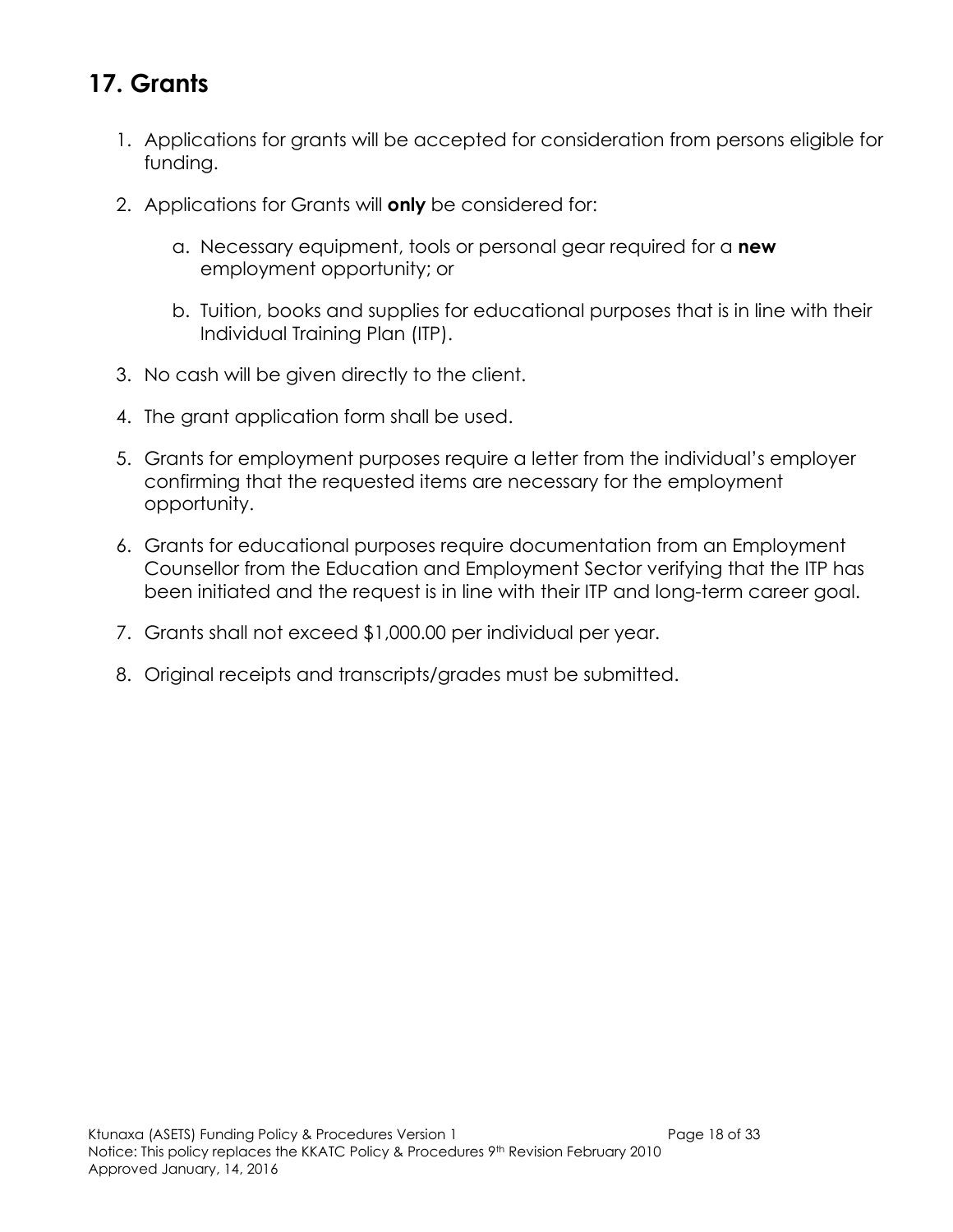# **Grant Application**

| <b>NAME</b>                                                                          | <b>SIN</b>                                                                                           |
|--------------------------------------------------------------------------------------|------------------------------------------------------------------------------------------------------|
| <b>Address</b>                                                                       | Phone                                                                                                |
|                                                                                      | $\Box$ Applying for Educational Grant                                                                |
|                                                                                      | $\Box$ Applying for Employment Grant                                                                 |
| <b>Postal Code</b>                                                                   | <b>Date</b>                                                                                          |
| Are you a Canadian Citizen Dives                                                     | $\Box$ No                                                                                            |
| <b>Are you First Nations</b> $\Box$ Yes $\Box$ No $\Box$ Status $\Box$ Non Status    |                                                                                                      |
| Are you currently $\Box$ employed $\Box$ unemployed                                  |                                                                                                      |
| Are you currently receiving or eligible to receive El benefits? $\Box$ Yes $\Box$ No |                                                                                                      |
| years?<br>$\Box$ Yes<br>$\Box$ No                                                    | Have you had an El Maternity or Parental leave claim that was established within the past 5          |
|                                                                                      | <b>Are you receiving Social Assistance</b> $\Box$ Yes $\Box$ No $\Box$ on reserve $\Box$ off reserve |
| Start date: ______________________________                                           |                                                                                                      |
| MM/DD/YY                                                                             | MM/DD/YY                                                                                             |
| Have you applied for assistance from the following:                                  |                                                                                                      |
|                                                                                      |                                                                                                      |
| $\Box$                                                                               |                                                                                                      |
|                                                                                      |                                                                                                      |
|                                                                                      |                                                                                                      |
|                                                                                      |                                                                                                      |
|                                                                                      | If approved how can the purchase(s) be used for future opportunities?                                |
|                                                                                      |                                                                                                      |
| If applying for educational purposes, have you initiated the ITP Process?            |                                                                                                      |
| $\Box$ Yes                                                                           | $\Box$ No If yes, with who $\Box$                                                                    |
|                                                                                      |                                                                                                      |
| Ktunaxa (ASETS) Funding Policy & Procedures Version 1                                | Page 19 of 33                                                                                        |

Notice: This policy replaces the KKATC Policy & Procedures 9th Revision February 2010 Approved January, 14, 2016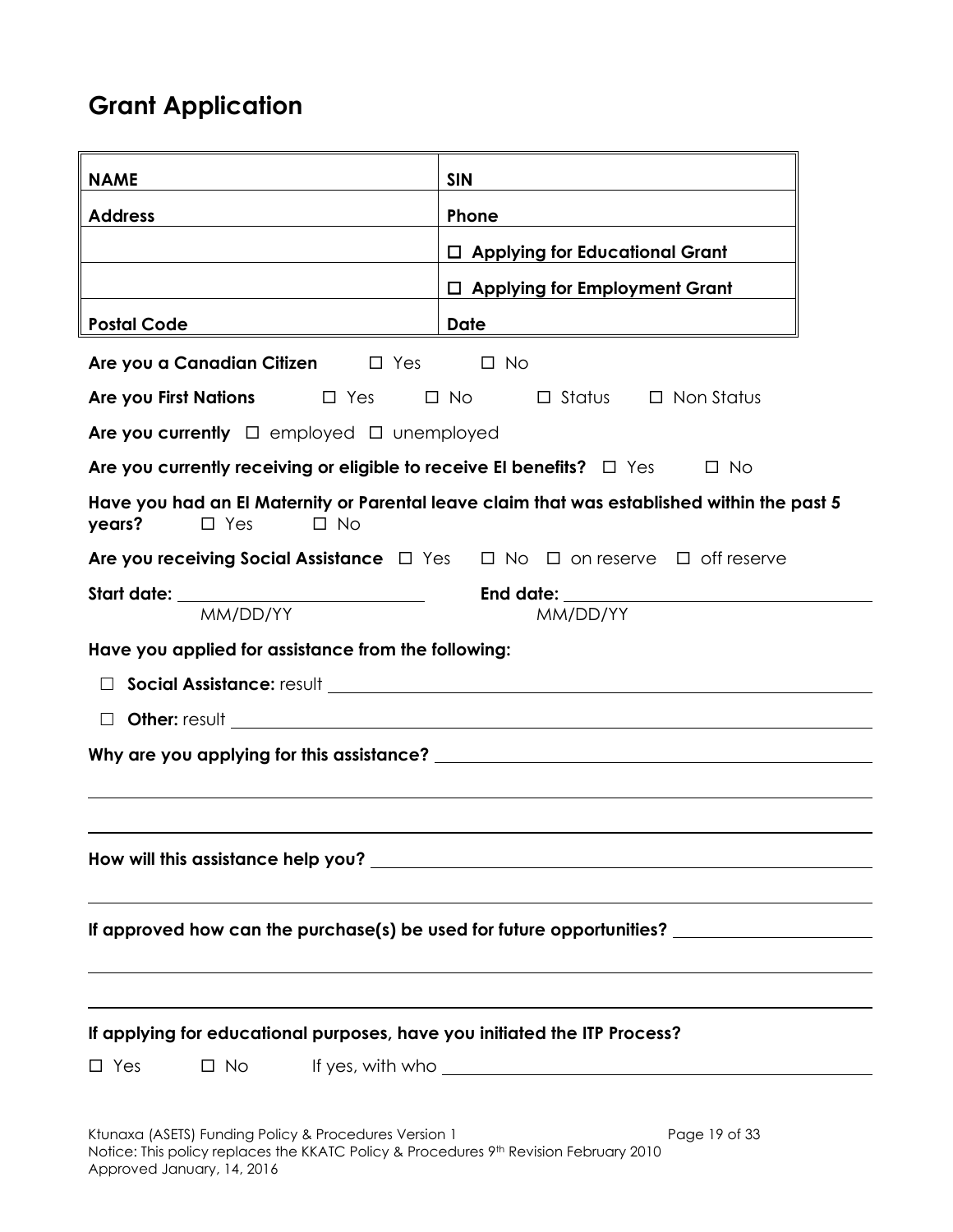| How will this assist you with your career goal? |  |
|-------------------------------------------------|--|
|                                                 |  |

**If applying for employment purposes, you are required to submit a letter from your employer identifying the employment opportunity and that the items requested on this application are absolutely required. Have you included a letter from your employer?**  $\Box$  Yes  $\square$  No

**Applying for assistance for: (please specify item and amount)**

| (Maximum \$1,000.00) | <b>TOTAL</b> |  |
|----------------------|--------------|--|
|                      |              |  |
|                      |              |  |
|                      |              |  |
|                      |              |  |
|                      |              |  |

**I declare that the information provided above is true to the best of my knowledge. I acknowledge that I submitted the above grant application to the Ktunaxa Nation Education & Employment Sector. I understand that if my application is approved, I will be required to sign an agreement.** 

**Further, I understand that as per the Policy and Procedures, if I do not complete the program for reasons deemed unacceptable I will not be eligible for subsequent funding.**

**In signing this application, I give my permission for the Education and Employment Sector to make inquiries and receive information in regards to my current and past sources of income including Employment Insurance, Income Assistance through the Ministry of Employment and Income Assistance, Band Social Assistance, Canada Student Loan, etc. as well as educational/training institutions and programs in regards to past educational/training records including transcripts, grades, attendance and conduct.**

**Signature:** 

**Name (Print): Date:**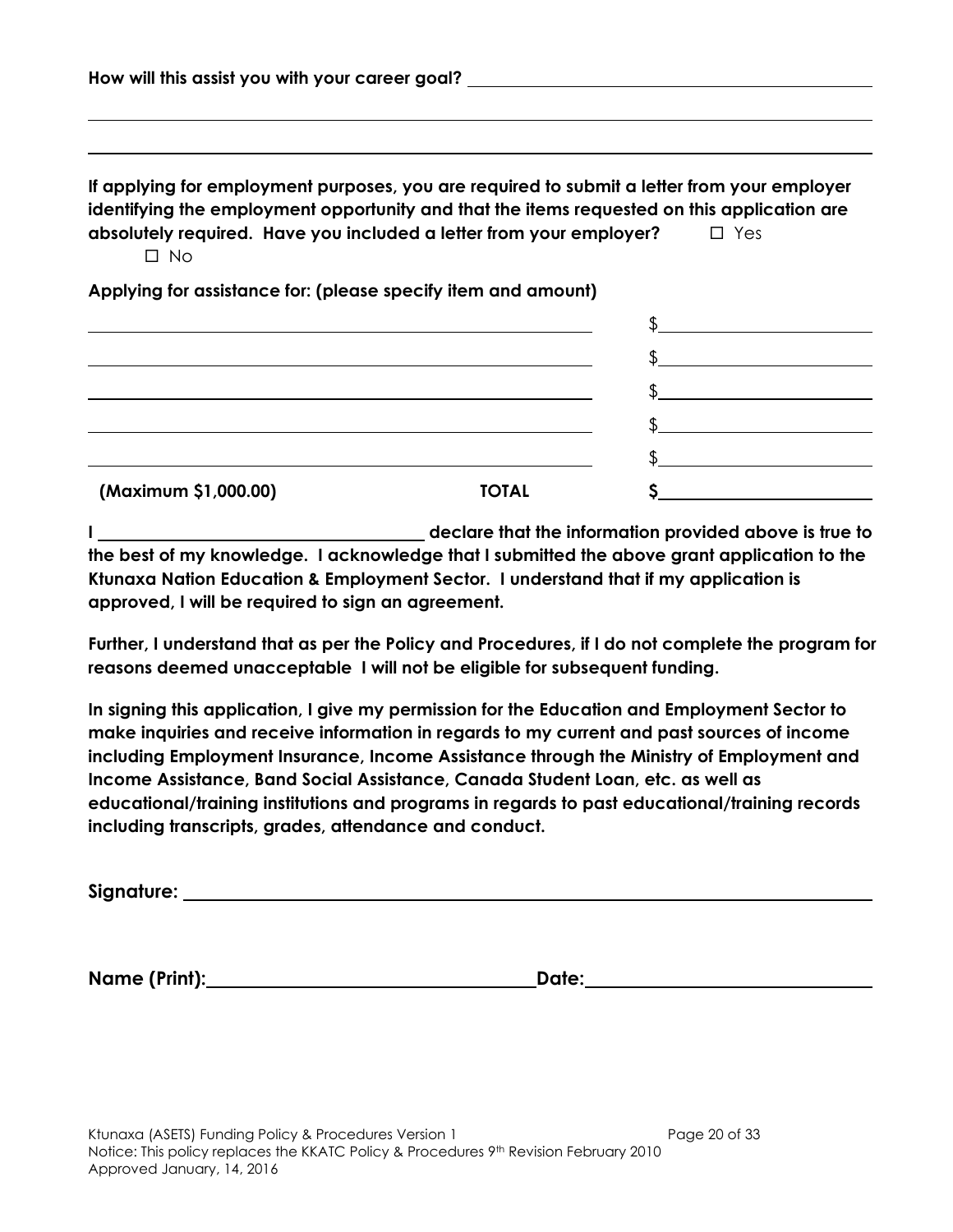#### **PRIVACY NOTICE:**

#### **What you need to know about your personal information being collected by the ASETS Agreement holder:**

The personal information you provide is collected and administered under the authority of the *Department of* Human Resources and Skills Development Act and will serve to administer and enforce ASETS program activities. The Social Insurance Number (SIN) is also collected under the authority of the *Department of Human Resources* and Skills Development Act and in accordance with the Treasury Board Secretariat Directive on the SIN which lists Aboriginal Programs (Human Resources and Skills Development Canada) as an authorized user of the SIN in Appendix A.

#### **What you need to know about your personal information being shared with Canada or other third parties:**

The personal information provided by the Ktunaxa Nation ASETS agreement holder for any ASETS program activities to Canada, is administered in accordance with the Part 4 of the Department of Human Resources and Skills Development Act and the Privacy Act.

The information provided may be used and/or released by Canada for policy analysis, research and/or evaluation purposes such as to obtain views and opinions on the ASETS through participants surveys as well as to conduct accountability activities such as monitoring and evaluation and, ensure data quality. In order to conduct these activities, various sources of information under the custody and control of Employment and Social Development Canada (ESDC) may be linked. However, these additional uses and/or releases of personal information will never result in an administrative decision being made about clients.

The SIN will be used for monitoring, assessing, and evaluating the effectiveness of assistance funded by Canada. The SIN will also be used to ensure an individual's exact identification so that contributory earnings can be correctly posted allowing for benefits and entitlement to be accurately calculated.

#### **For EI Clients:**

For EI clients receiving assistance under ASETS, the Ktunaxa Nation ASETS agreement holder will provide to Canada personal information under its control about each EI client receiving assistance to assist Canada in:

- Verifying clients' eligibility for, or entitlement to, insurance benefits under Part I of the *Employment* Insurance Act.
- Ensuring that EI clients who are active EI claimants continue to receive the insurance benefits to which they are entitled while participating in the program, as per section 25 of the *Employment Insurance Act*.

The Ktunaxa Nation ASETS agreement holder has been designated as a referral authority, as per Section H of the ASETS contribution agreement, to better coordinate the provision of assistance by the Recipient to participants in its programs who are active EI claimants with the payment of insurance benefits.

#### **How to access your personal information from ESDC:**

You have the right to the protection of, and access to, your personal information. It will be retained in Personal Information Bank HRSDC PPU 101. Instructions for obtaining this information are outlined in the government publication entitled Info Source, which is available at the following web site address: [http://www.infosource.gc.ca.](http://www.infosource.gc.ca/) For more information, please consult the Info Source website or contact ESDC's Access to Information and Privacy Coordinator at: 819-654-6972.

#### **How to access your personal information from the Ktunaxa ASETS agreement holder:**

You have the right to the protection of, and access to, your personal information. If you wish to access your personal information at any time please contact the Manager of Education and Employment at the Ktunaxa Nation Council at: 250-489-2464.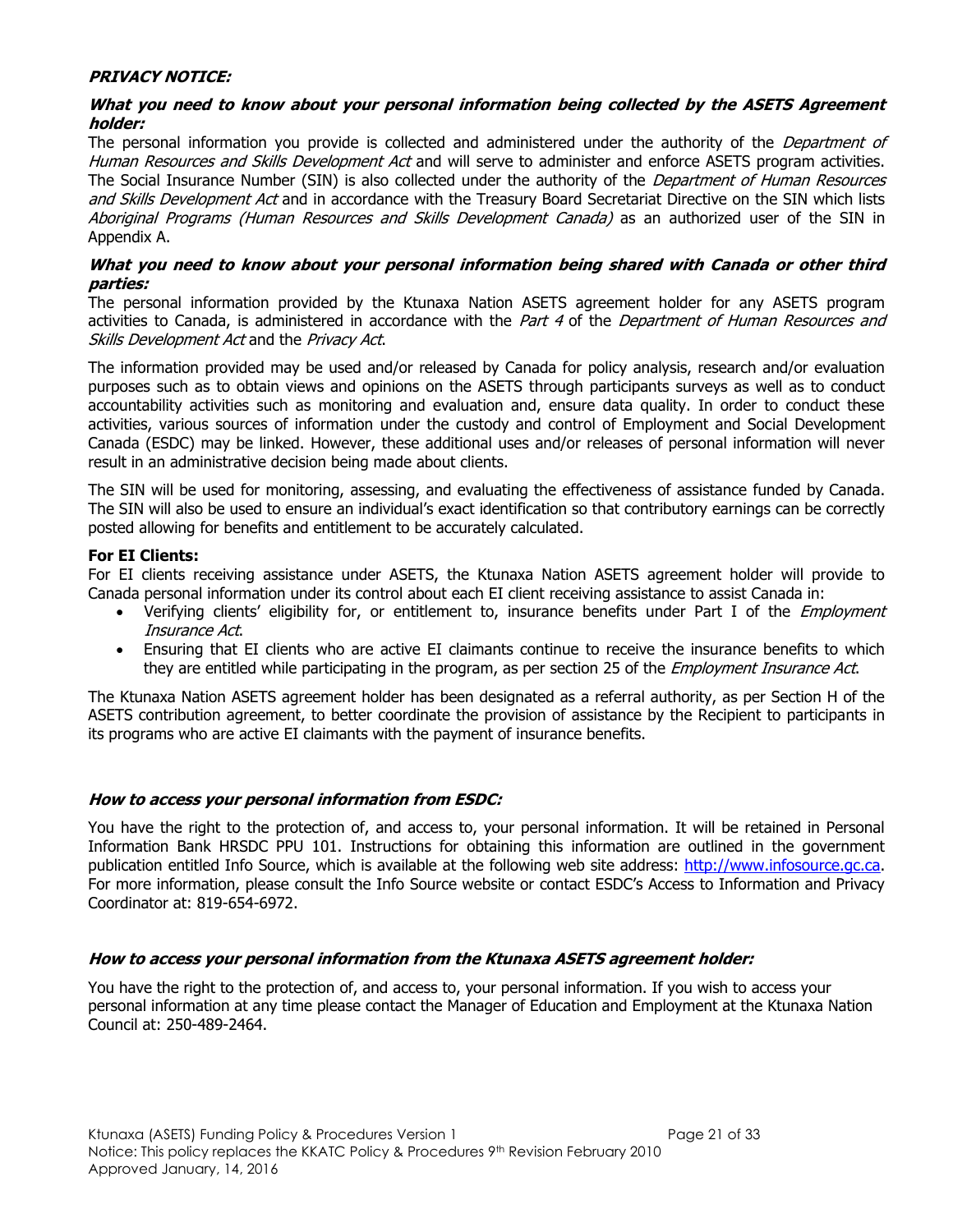#### **CONSENT & RELEASE**

I, undersigned, confirm that I have read and understood the above privacy notice, or that it has been explained to me, and agree to the collection, exchange and release of my personal information, collected from or about me, for the purposes mentioned above.

I understand why I've been asked to disclose my personal information and am aware of the risks or benefits of consenting, or refusing to consent, to the disclosure of my information. I understand that I may revoke this consent in writing at any time.

**Signature:** 

| Name (Print): | Date: |  |
|---------------|-------|--|
|               |       |  |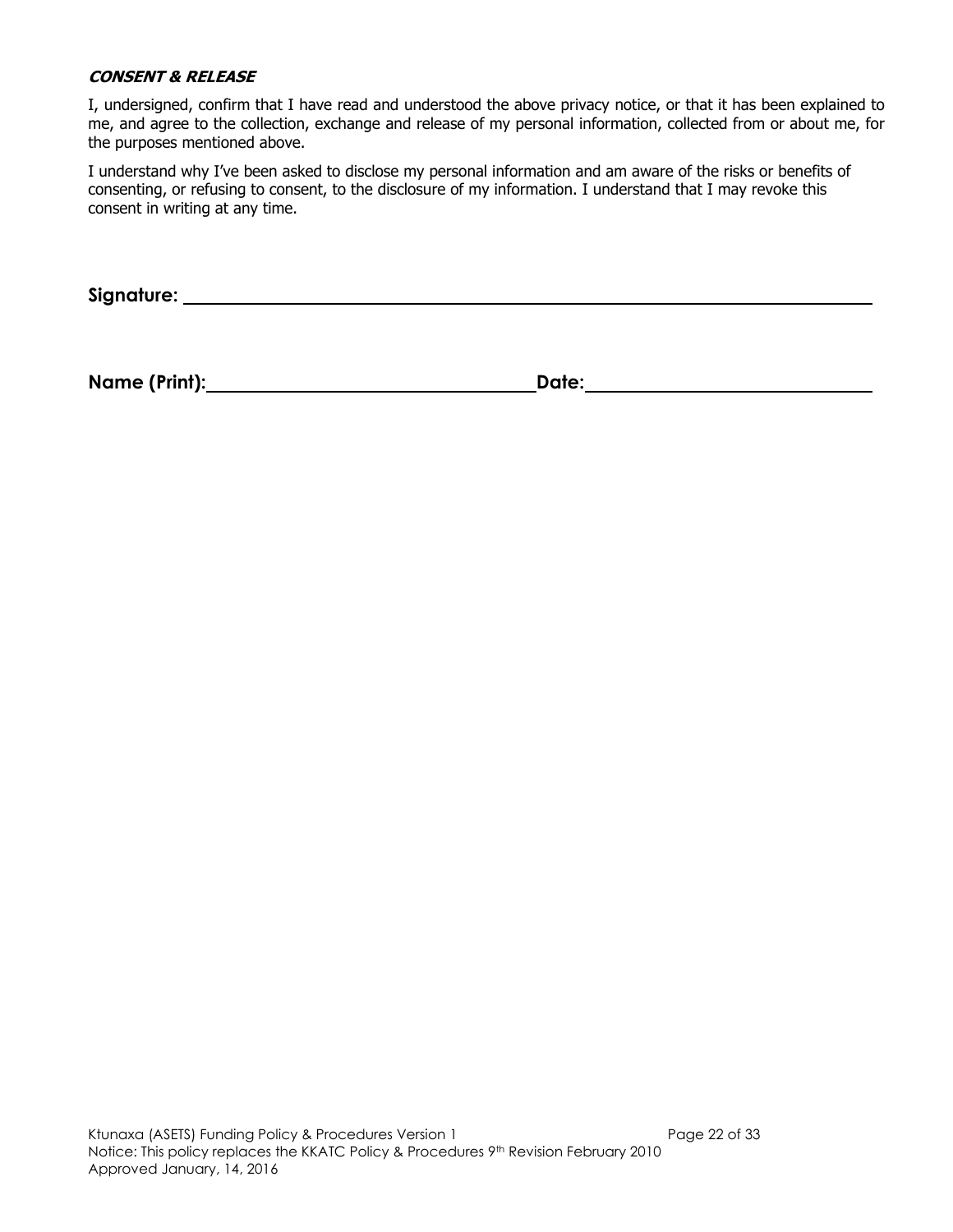### **18. Self-Created Summer Employment Program**

Applications will be accepted from students who are at least 15 years of age and who have been in full-time attendance over the past academic year and are returning to full-time studies. Applications may be considered from students who were not in full-time attendance, provided that supporting documentation is attached (such as an Individual Education Plan, Disability, young parents, etc.).

Students are responsible for finding their own summer employment that is in line with their course of study or career interests. Students are encouraged to initiate an Individual Training Plan (ITP). The Ktunaxa Nation Education and Employment Sector is available to assist student with ITP's and approaching host employers for potential opportunities.

The self-created summer employment wage will be based on a maximum of the current minimum wage, up to 35 hours per week.

Students must be legally eligible to work in Canada/BC and must possess a social insurance number prior to the start date. No funds will be released without a Social Insurance Number.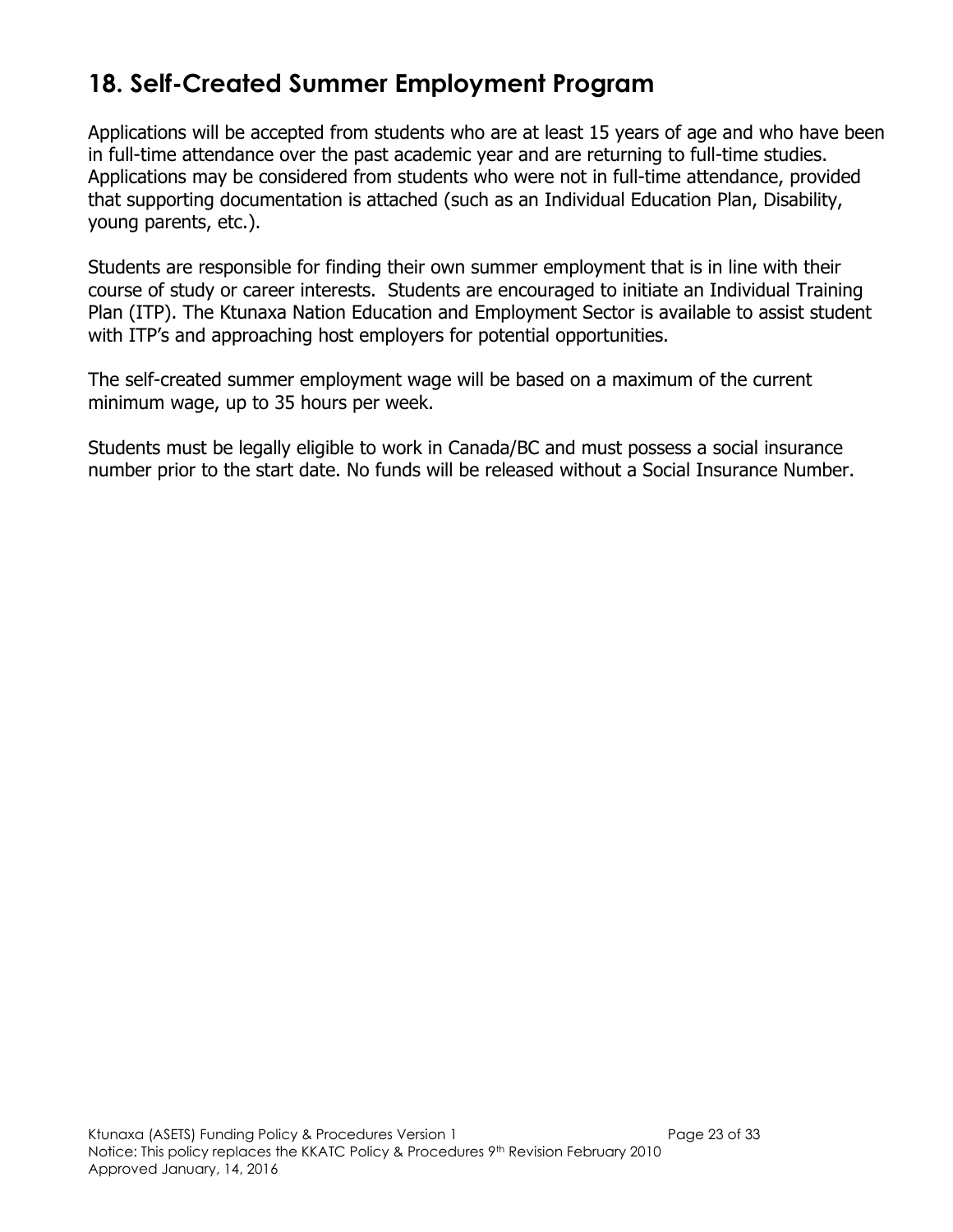### **SELF-CREATED SUMMER STUDENT APPLICATION FORM**

**(Must be completed in full)**

| City                                                                                      | <b>Postal Code</b>                                                                    |  |
|-------------------------------------------------------------------------------------------|---------------------------------------------------------------------------------------|--|
|                                                                                           |                                                                                       |  |
|                                                                                           |                                                                                       |  |
|                                                                                           |                                                                                       |  |
|                                                                                           | <b>Band or Nation</b>                                                                 |  |
| (Please note: You may be required to provide verification of your First Nations heritage) | What skills, knowledge and experience will you gain from this employment opportunity? |  |
| employment opportunity?                                                                   | Please explain why you are submitting an application to assist with funding your      |  |
|                                                                                           | What efforts have you made to secure other summer employment opportunities?           |  |
| did you choose this place of employment?                                                  | How will this summer employment opportunity provide you the best opportunity? Why     |  |
|                                                                                           |                                                                                       |  |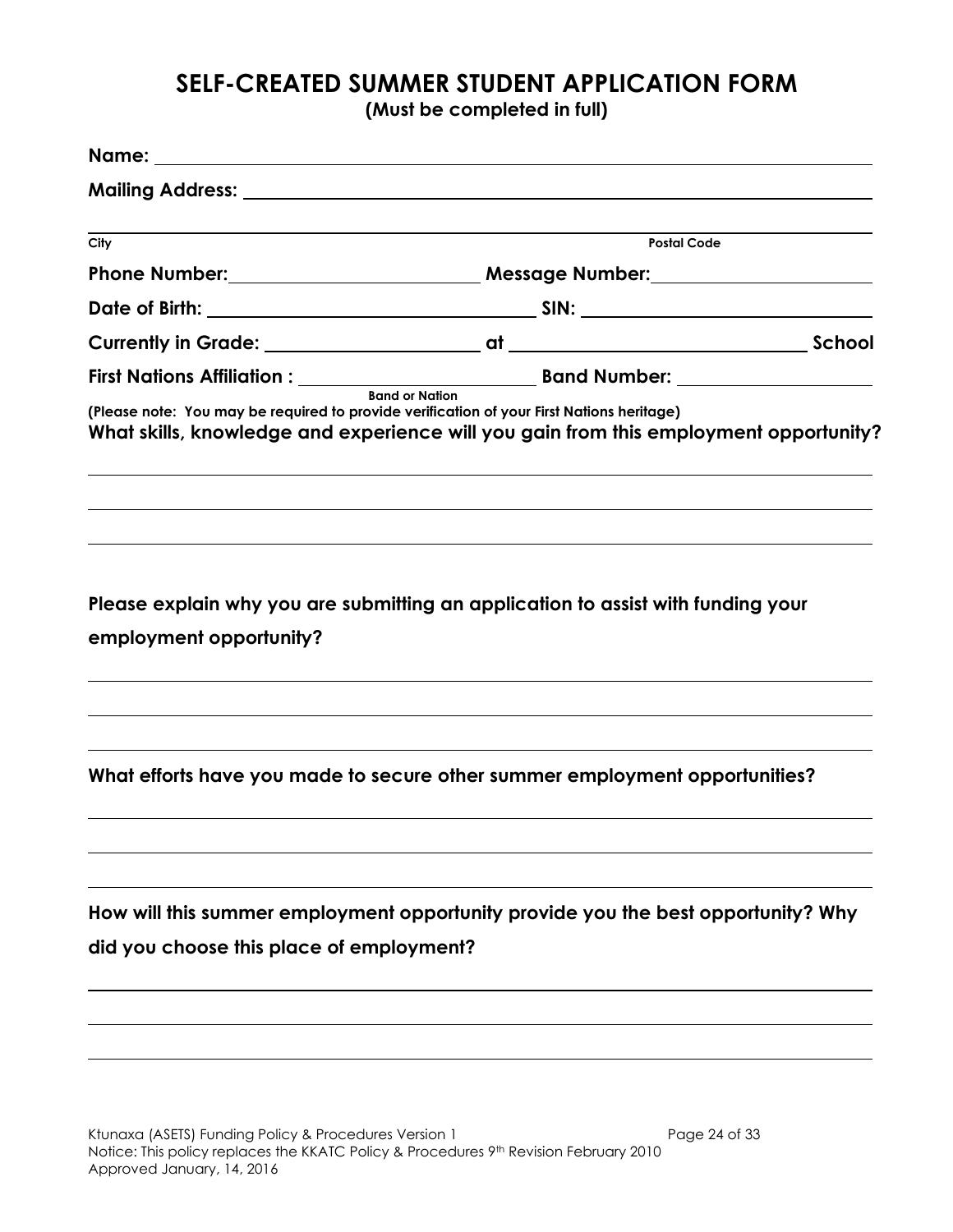| Have you begun your Individual Training Plan (ITP)? ____________________________<br>,我们也不会有什么。""我们的人,我们也不会有什么?""我们的人,我们也不会有什么?""我们的人,我们也不会有什么?""我们的人,我们也不会有什么?""我们的人 |  |  |
|----------------------------------------------------------------------------------------------------------------------------------------------------------------------|--|--|
| Will this summer employment opportunity provide you with practical experience                                                                                        |  |  |
| <u> 1989 - Johann Stoff, amerikansk politiker (d. 1989)</u>                                                                                                          |  |  |

### **Workplan:**

**This should identify what the activities each week, what is hoped to be achieved, who will provide supervision and training, etc.**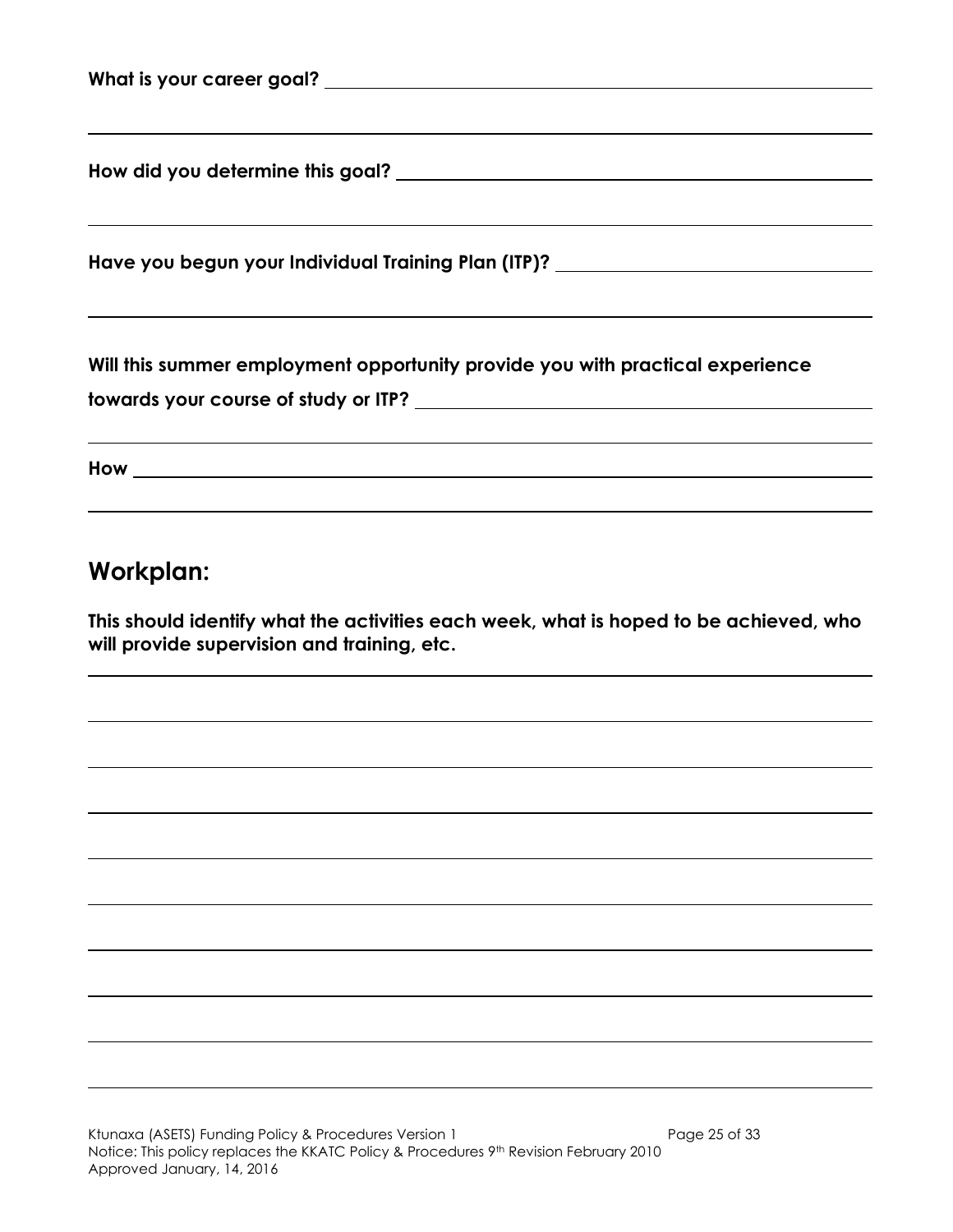### **HOST EMPLOYER INFORMATION:**

| City | <b>Postal Code</b><br>Phone Number: __________________________Contact Person: ________________________ |
|------|--------------------------------------------------------------------------------------------------------|
|      |                                                                                                        |
|      |                                                                                                        |
|      |                                                                                                        |
|      |                                                                                                        |
|      |                                                                                                        |
|      |                                                                                                        |
|      |                                                                                                        |
|      |                                                                                                        |
|      |                                                                                                        |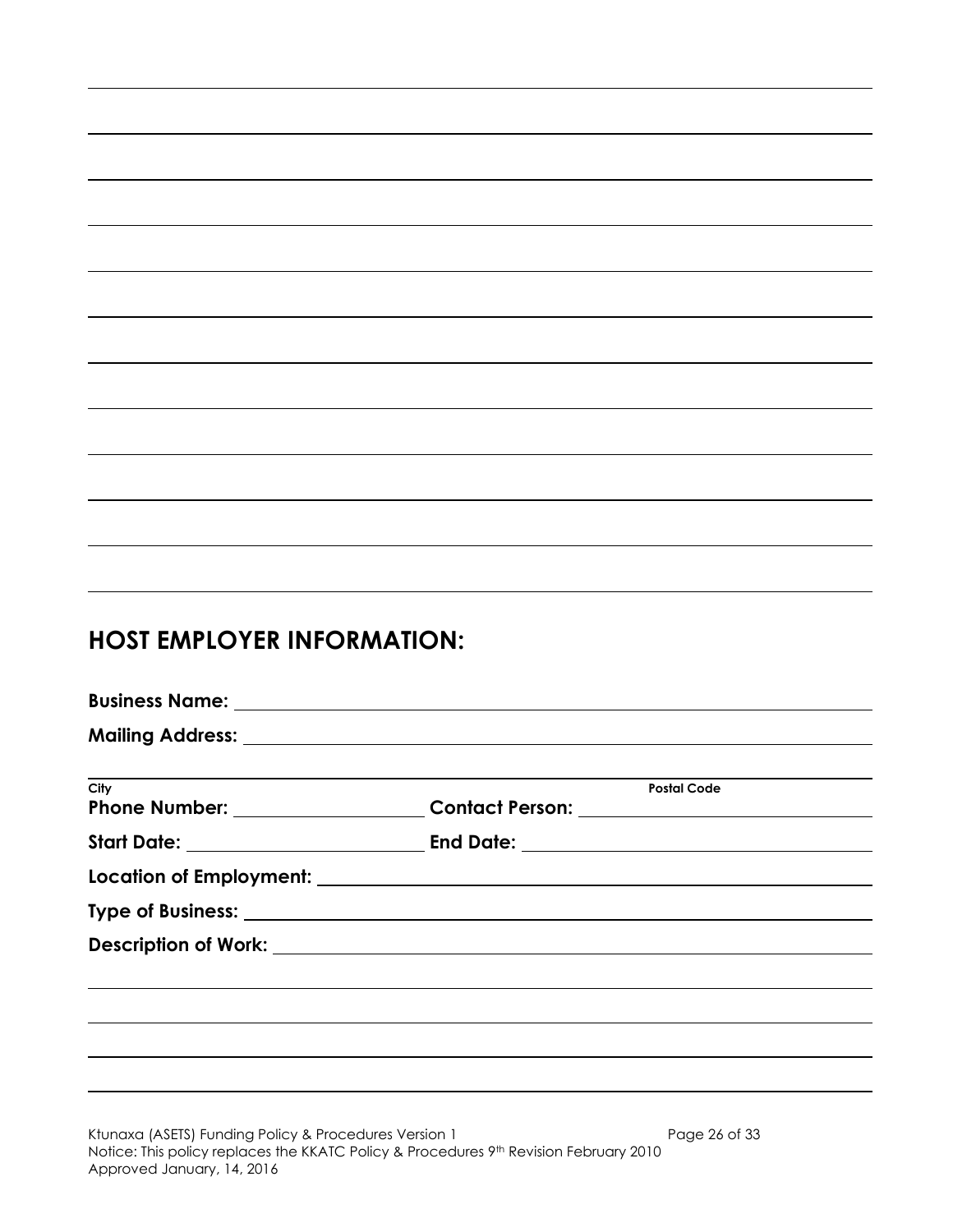| <b>BUDGET:</b>                                         |                                                            |
|--------------------------------------------------------|------------------------------------------------------------|
| WAGES (\$8.00/Hour X hours/week X                      | $\boxed{A}$ weeks) $\frac{S}{S}$                           |
| <b>HOLIDAY PAY (<math>\boxed{A}</math> X 4%)</b>       | $\vert$ B<br>\$                                            |
| SUBTOTAL $( A + B )$                                   | C <br>S.                                                   |
| EI ( $ c  \times 2.42\%$ )                             | $\begin{array}{ c c } \hline \textbf{D} \end{array}$<br>S. |
| CPP ( $\boxed{\circ}$ x 4.95%)                         | E<br>Š.                                                    |
| $WCB$ ( $\begin{bmatrix} c & x & -x \end{bmatrix}$ % ) | $\vert \mathsf{F} \vert$<br>S.                             |
| <b>OVERHEAD (maximum of \$100.00)</b>                  | $\vert G \vert$                                            |
| TOTAL (<br>٠.<br>E<br>G<br>IF<br> C <br>D              |                                                            |

**I declare that the information provided above is true to the best of my knowledge. I understand that if my application is approved, I will be required to sign an agreement.** 

**Furthermore, I understand that as per the Policy and Procedures, if I do not complete the program for reasons deemed unacceptable I will not be eligible for subsequent funding.**

**In signing this application, I give my permission for the Education and Employment Sector to make inquiries and receive information in regards to my current and past sources of income including Employment Insurance, Income Assistance through the Ministry of Employment and Income Assistance, Band Social Assistance, Canada Student Loan, etc. as well as educational/training institutions and programs in regards to past educational/training records including transcripts, grades, attendance and conduct.**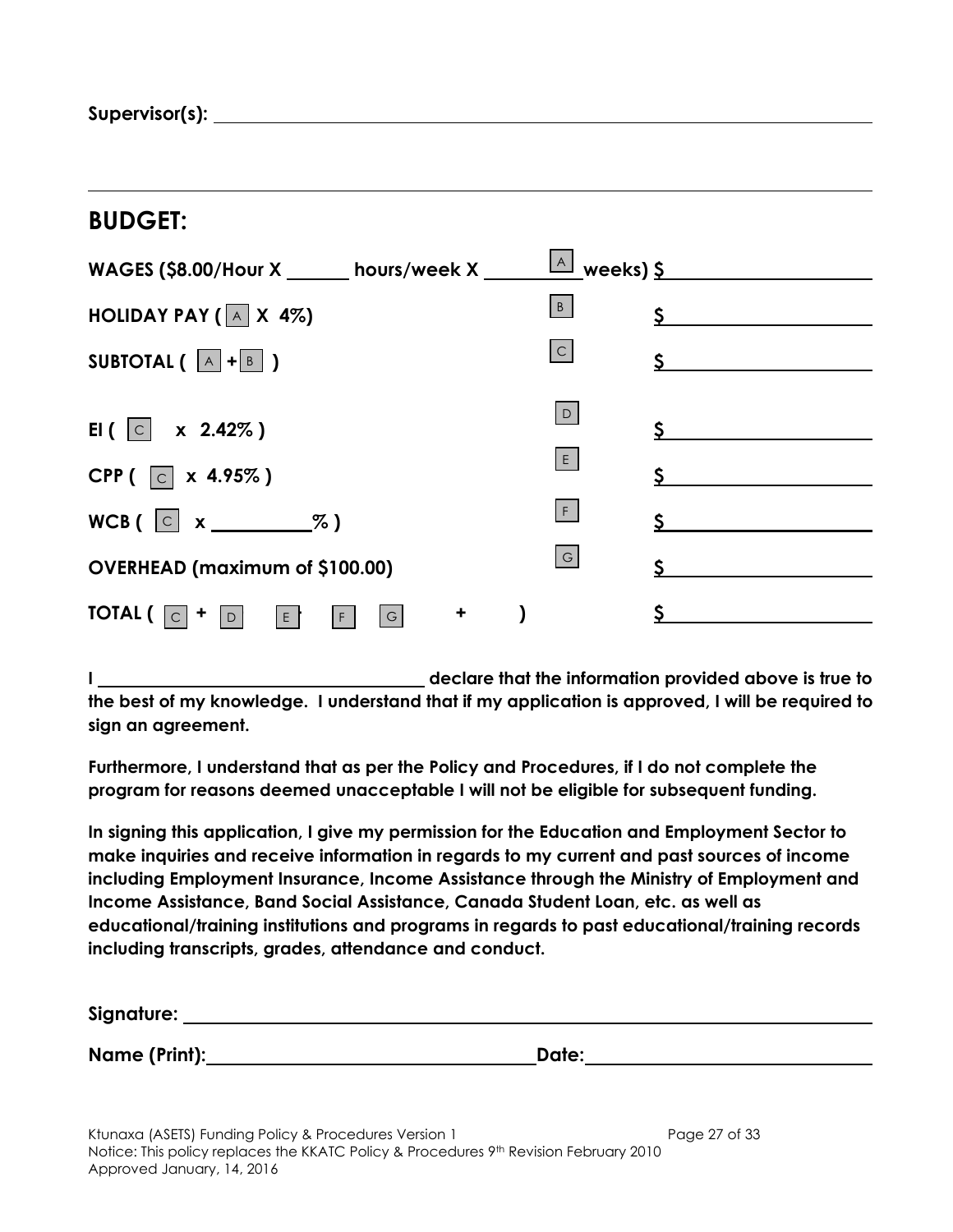#### **PRIVACY NOTICE:**

#### **What you need to know about your personal information being collected by the ASETS Agreement holder:**

The personal information you provide is collected and administered under the authority of the *Department of* Human Resources and Skills Development Act and will serve to administer and enforce ASETS program activities. The Social Insurance Number (SIN) is also collected under the authority of the *Department of Human Resources* and Skills Development Act and in accordance with the Treasury Board Secretariat Directive on the SIN which lists Aboriginal Programs (Human Resources and Skills Development Canada) as an authorized user of the SIN in Appendix A.

#### **What you need to know about your personal information being shared with Canada or other third parties:**

The personal information provided by the Ktunaxa Nation ASETS agreement holder for any ASETS program activities to Canada, is administered in accordance with the Part 4 of the Department of Human Resources and Skills Development Act and the Privacy Act.

The information provided may be used and/or released by Canada for policy analysis, research and/or evaluation purposes such as to obtain views and opinions on the ASETS through participants surveys as well as to conduct accountability activities such as monitoring and evaluation and, ensure data quality. In order to conduct these activities, various sources of information under the custody and control of Employment and Social Development Canada (ESDC) may be linked. However, these additional uses and/or releases of personal information will never result in an administrative decision being made about clients.

The SIN will be used for monitoring, assessing, and evaluating the effectiveness of assistance funded by Canada. The SIN will also be used to ensure an individual's exact identification so that contributory earnings can be correctly posted allowing for benefits and entitlement to be accurately calculated.

#### **For EI Clients:**

For EI clients receiving assistance under ASETS, the Ktunaxa Nation ASETS agreement holder will provide to Canada personal information under its control about each EI client receiving assistance to assist Canada in:

- Verifying clients' eligibility for, or entitlement to, insurance benefits under Part I of the *Employment* Insurance Act.
- Ensuring that EI clients who are active EI claimants continue to receive the insurance benefits to which they are entitled while participating in the program, as per section 25 of the *Employment Insurance Act*.

The Ktunaxa Nation ASETS agreement holder has been designated as a referral authority, as per Section H of the ASETS contribution agreement, to better coordinate the provision of assistance by the Recipient to participants in its programs who are active EI claimants with the payment of insurance benefits.

#### **How to access your personal information from ESDC:**

You have the right to the protection of, and access to, your personal information. It will be retained in Personal Information Bank HRSDC PPU 101. Instructions for obtaining this information are outlined in the government publication entitled Info Source, which is available at the following web site address: [http://www.infosource.gc.ca.](http://www.infosource.gc.ca/) For more information, please consult the Info Source website or contact ESDC's Access to Information and Privacy Coordinator at: 819-654-6972.

#### **How to access your personal information from the Ktunaxa ASETS agreement holder:**

You have the right to the protection of, and access to, your personal information. If you wish to access your personal information at any time please contact the Manager of Education and Employment at the Ktunaxa Nation Council at: 250-489-2464.

#### **CONSENT & RELEASE**

I, undersigned, confirm that I have read and understood the above privacy notice, or that it has been explained to me, and agree to the collection, exchange and release of my personal information, collected from or about me, for the purposes mentioned above.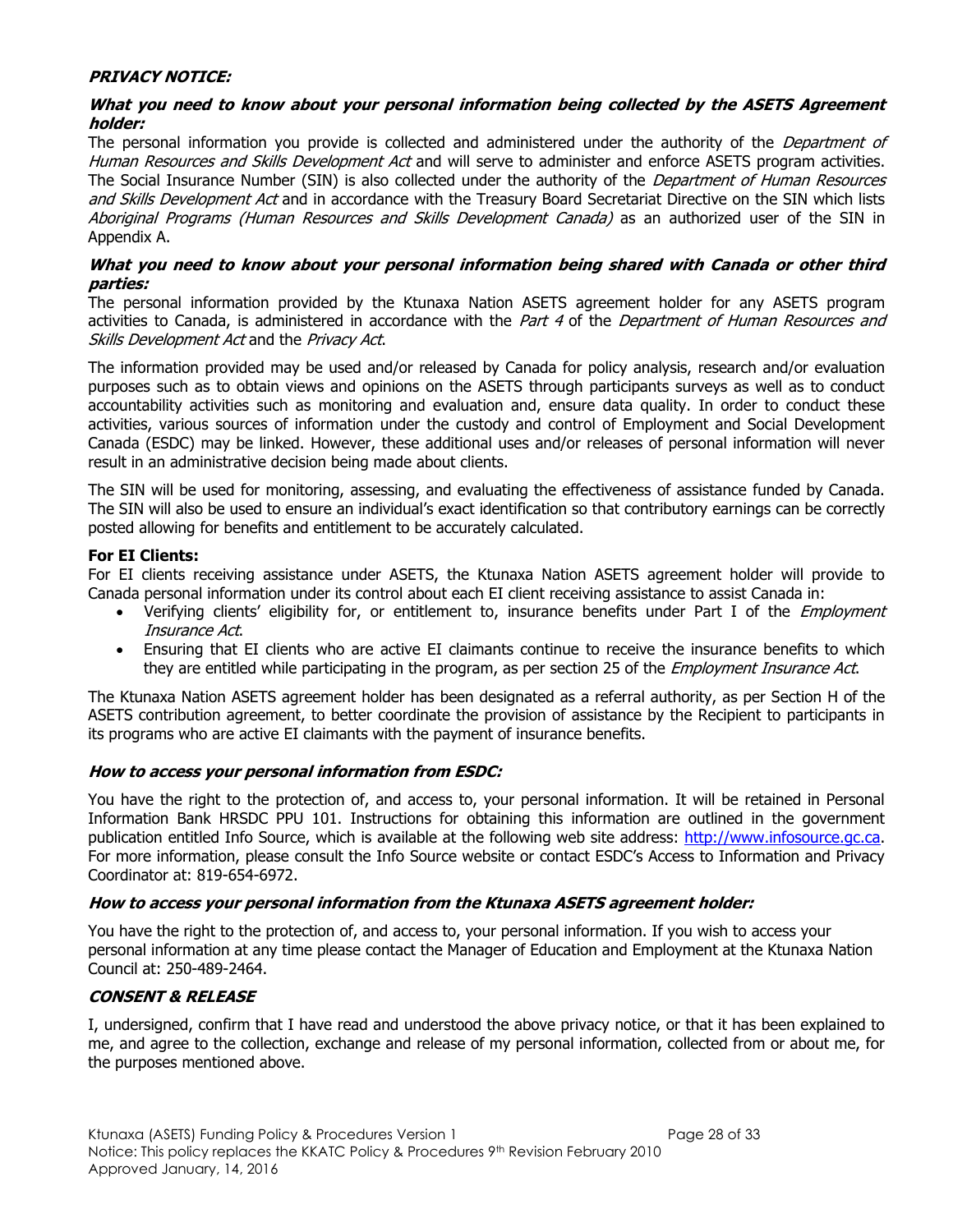I understand why I've been asked to disclose my personal information and am aware of the risks or benefits of consenting, or refusing to consent, to the disclosure of my information. I understand that I may revoke this consent in writing at any time.

**Signature:** 

| Name (Print): | Date: |  |
|---------------|-------|--|
|               |       |  |

### **Your application must include:**

- $\Box$  A one-page cover letter from you explaining what this experience may provide you, what you hope to gain from this experience and how this opportunity is in line with your course of study and/or ITP;
- $\Box$  A letter from your school stating that you were in full-time attendance over the last year and that you achieved reasonable effort and attendance over the past year;
- $\Box$  A letter from the school you will be attending, indicating that you are registered in full-time studies for September;
- A letter from the host employer's Manager/Board/Council (BCR) stating that they are prepared to employ you under this program as detailed in this application; and
- $\Box$  A current resume.

Deadline for applications is the last Friday in May

Completed applications can be mailed to or faxed to the attention of Education & Employment Sector: 7825 Mission Road Fax: (250) 489-2438 Cranbrook, BC V1C 7E5

If you would like help completing this application or seeking a host employer, please call Education & Employment Sector Staff at (250) 489-2464 or 1-888-480-2464.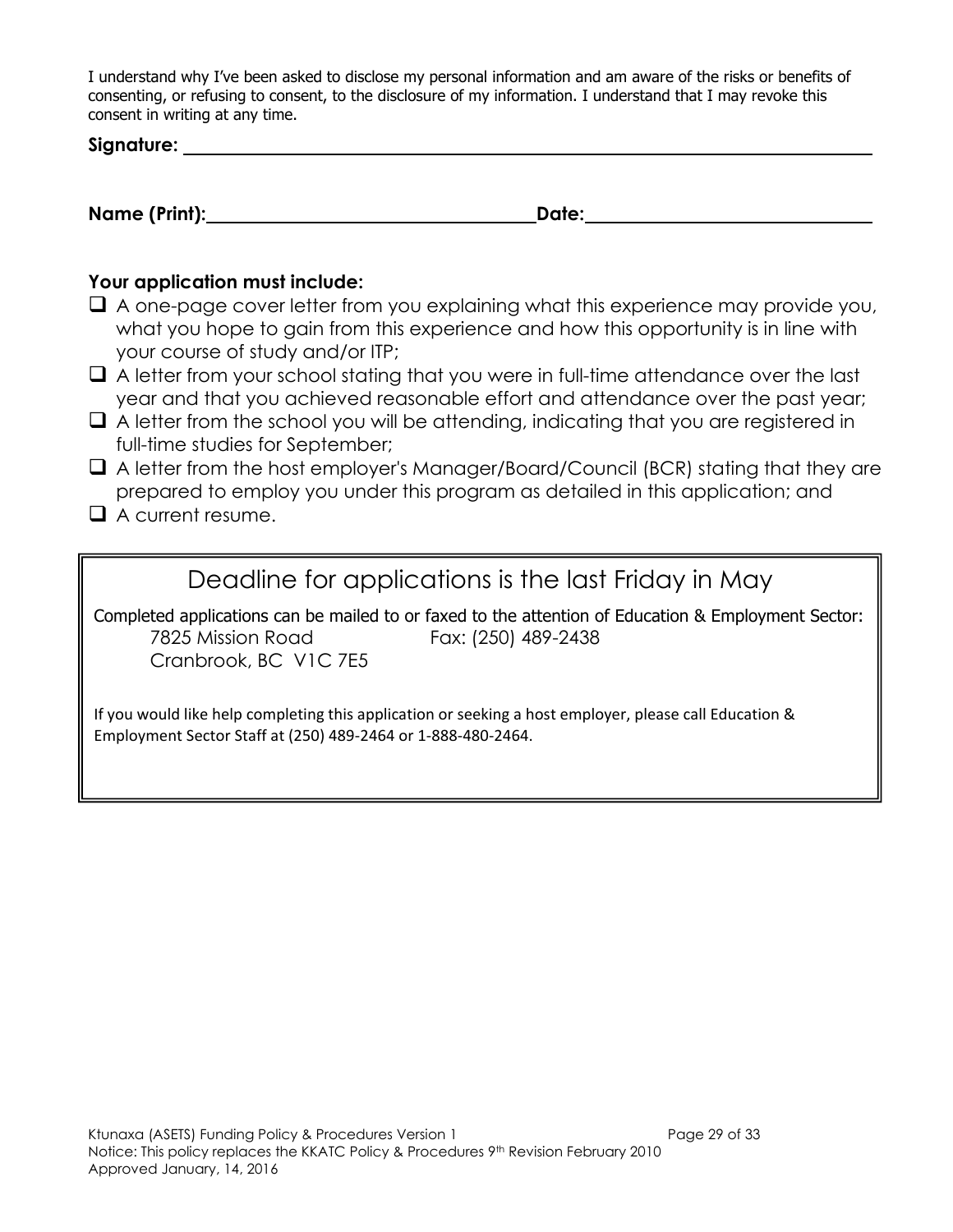### **19. SUPPORT SERVICES FUND**

Individuals who have an immediate employment opportunity but require something specific in order to secure that employment opportunity may apply to the Support Services Fund. The Support Services Fund, previously referred to as the Discretionary Fund, must fit the following criteria:

- Requires immediate assistance in order to secure an employment opportunity;
- $\Box$  Requires tools/equipment/safety gear for immediate employment;
- $\Box$  Can provide proof that they have applied to other resources, such as Social Assistance or Band, and been denied;
- $\Box$  Cannot apply to the regular Program due to time constraints;
- $\Box$  Has not used the program within the last year.

The Support Services Fund can only be accessed once per year per individual and may not be used for those clients returning to seasonal employment. This fund may not be used to replenish equipment to return to seasonal employment.

All applications must include Documentation to support your application confirming that they have an employment opportunity, the start date, and the supplies and/or equipment that is required. (This can be in the form of a letter from employer, which is preferred or can be verified by a Ktunaxa Nation Council Education and Employment Sector Case Manager who has confirmed with the employer the employment opportunity, the start date and what supplies and/or equipment that is required).

Applications can be reviewed for consideration within one working day. The Support Services Fund has limited funds available and is on a first come, first serve basis.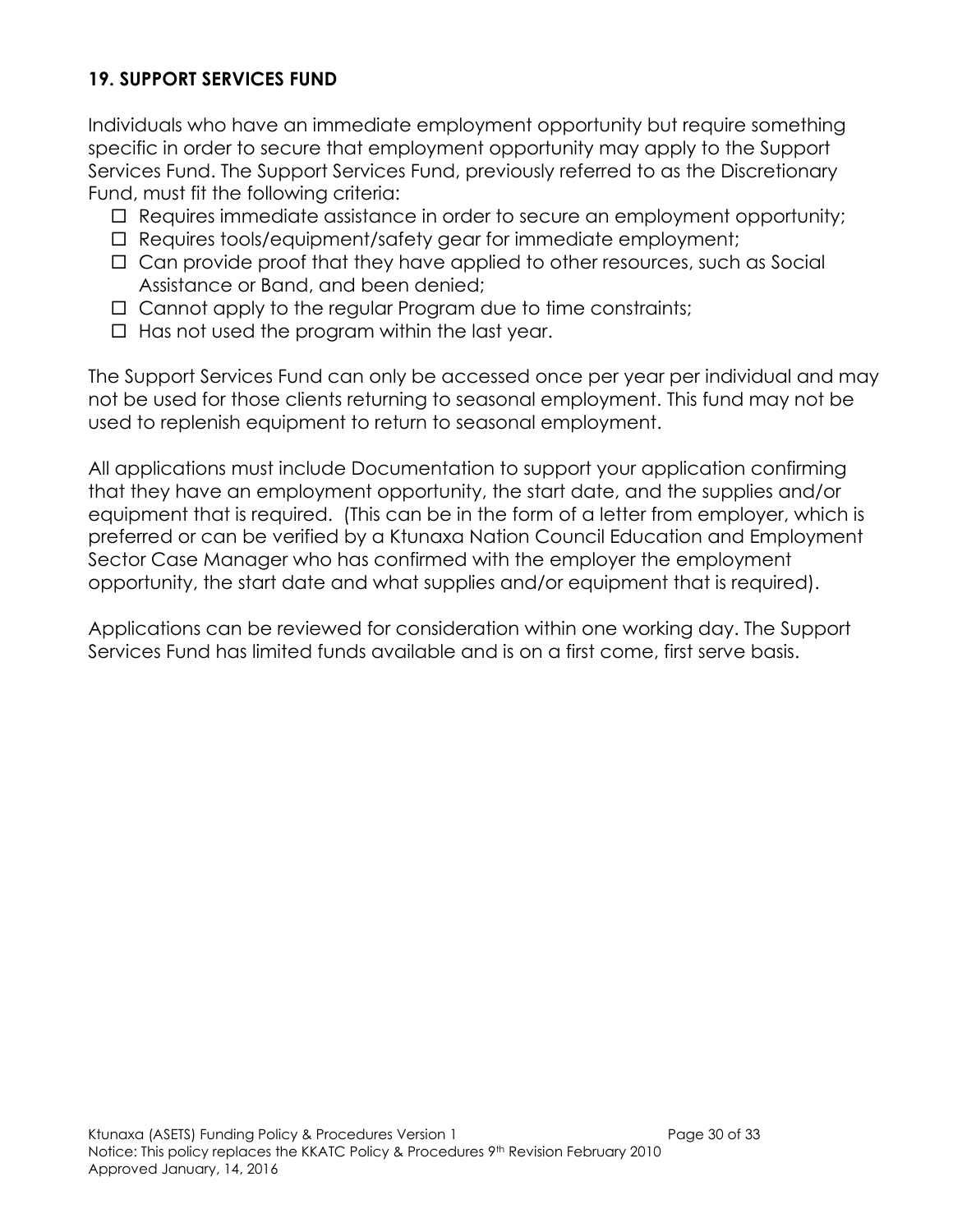# **Support Services Fund Application**

| Are you a Canadian Citizen?                 ________Yes             ________No                                                                                                                                                      |
|-------------------------------------------------------------------------------------------------------------------------------------------------------------------------------------------------------------------------------------|
|                                                                                                                                                                                                                                     |
| Do you currently reside on a reserve?____________ If yes, specify reserve: _________________________                                                                                                                                |
| Band of origin: <u>contract and all and in Band Number:</u> Canada Number: 2008. The Sand Number: 2008. The Sand Number: 2008. The Sand Number: 2008. The Sand Number: 2008. The Sand Number: 2008. The Sand Number: 2008. The Sand |
| How long have you lived in this area? ________Years _______ Months                                                                                                                                                                  |
| Are you currently: ________ employed _______ unemployed                                                                                                                                                                             |
| Are you currently receiving or eligible to receive El benefits? _______ Yes _______ No                                                                                                                                              |
| Have you had an El Maternity or Parental claim that was established with the past 5 years?                                                                                                                                          |
|                                                                                                                                                                                                                                     |
| Have you applied for assistance from the following:                                                                                                                                                                                 |
|                                                                                                                                                                                                                                     |
|                                                                                                                                                                                                                                     |
| Applying for assistance for: (please specify item and amount)                                                                                                                                                                       |
|                                                                                                                                                                                                                                     |
|                                                                                                                                                                                                                                     |
| _______ Amount requested \$ _________________                                                                                                                                                                                       |
| Total amount requested \$                                                                                                                                                                                                           |
|                                                                                                                                                                                                                                     |
|                                                                                                                                                                                                                                     |
|                                                                                                                                                                                                                                     |
|                                                                                                                                                                                                                                     |
|                                                                                                                                                                                                                                     |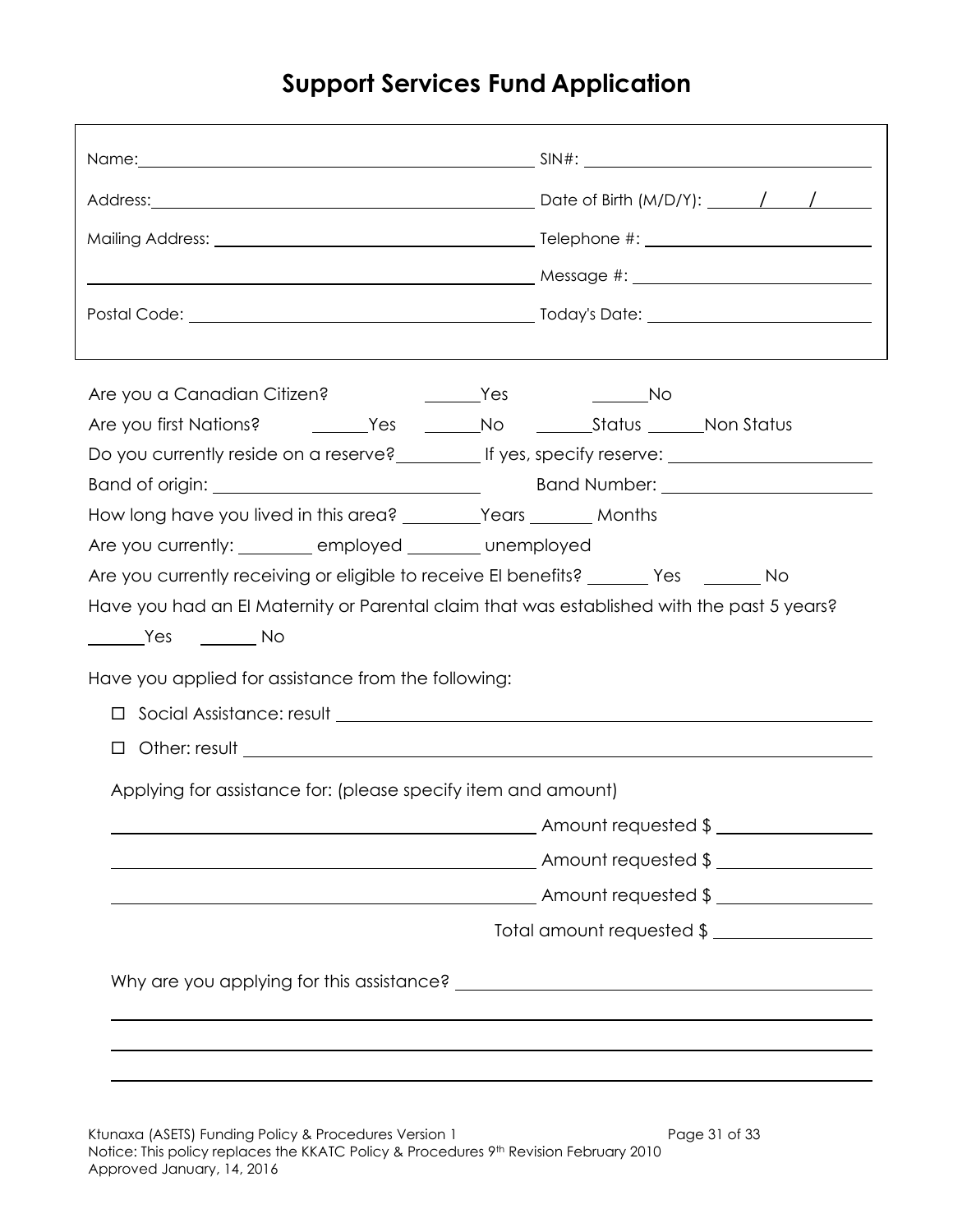Documentation must be provided to support your application for assistance confirming that they have an employment opportunity, the start date, and the supplies and/or equipment that is required. (This can be in the form of a letter from employer, which is preferred or can be verified by a Ktunaxa Nation Council Education and Employment Sector Case Manager who has confirmed with the employer the employment opportunity, the start date and what supplies and/or equipment that is required).

**I declare that the information provided above is true to the best of my knowledge. I understand that if my application is approved, I will be required to sign an agreement.** 

**Furthermore, I understand that as per the Policy and Procedures, if I do not complete the program for reasons deemed unacceptable I will not be eligible for subsequent funding.**

**In signing this application, I give my permission for the Education and Employment Sector to make inquiries and receive information in regards to my current and past sources of income including Employment Insurance, Income Assistance through the Ministry of Employment and Income Assistance, Band Social Assistance, Canada Student Loan, etc. as well as educational/training institutions and programs in regards to past educational/training records including transcripts, grades, attendance and conduct.**

**Signature:** 

**Name (Print): Date:**

### **PRIVACY NOTICE:**

#### **What you need to know about your personal information being collected by the ASETS Agreement holder:**

The personal information you provide is collected and administered under the authority of the *Department of* Human Resources and Skills Development Act and will serve to administer and enforce ASETS program activities. The Social Insurance Number (SIN) is also collected under the authority of the *Department of Human Resources* and Skills Development Act and in accordance with the Treasury Board Secretariat Directive on the SIN which lists Aboriginal Programs (Human Resources and Skills Development Canada) as an authorized user of the SIN in Appendix A.

#### **What you need to know about your personal information being shared with Canada or other third parties:**

The personal information provided by the Ktunaxa Nation ASETS agreement holder for any ASETS program activities to Canada, is administered in accordance with the Part 4 of the Department of Human Resources and Skills Development Act and the Privacy Act.

The information provided may be used and/or released by Canada for policy analysis, research and/or evaluation purposes such as to obtain views and opinions on the ASETS through participants surveys as well as to conduct accountability activities such as monitoring and evaluation and, ensure data quality. In order to conduct these activities, various sources of information under the custody and control of Employment and Social Development Canada (ESDC) may be linked. However, these additional uses and/or releases of personal information will never result in an administrative decision being made about clients.